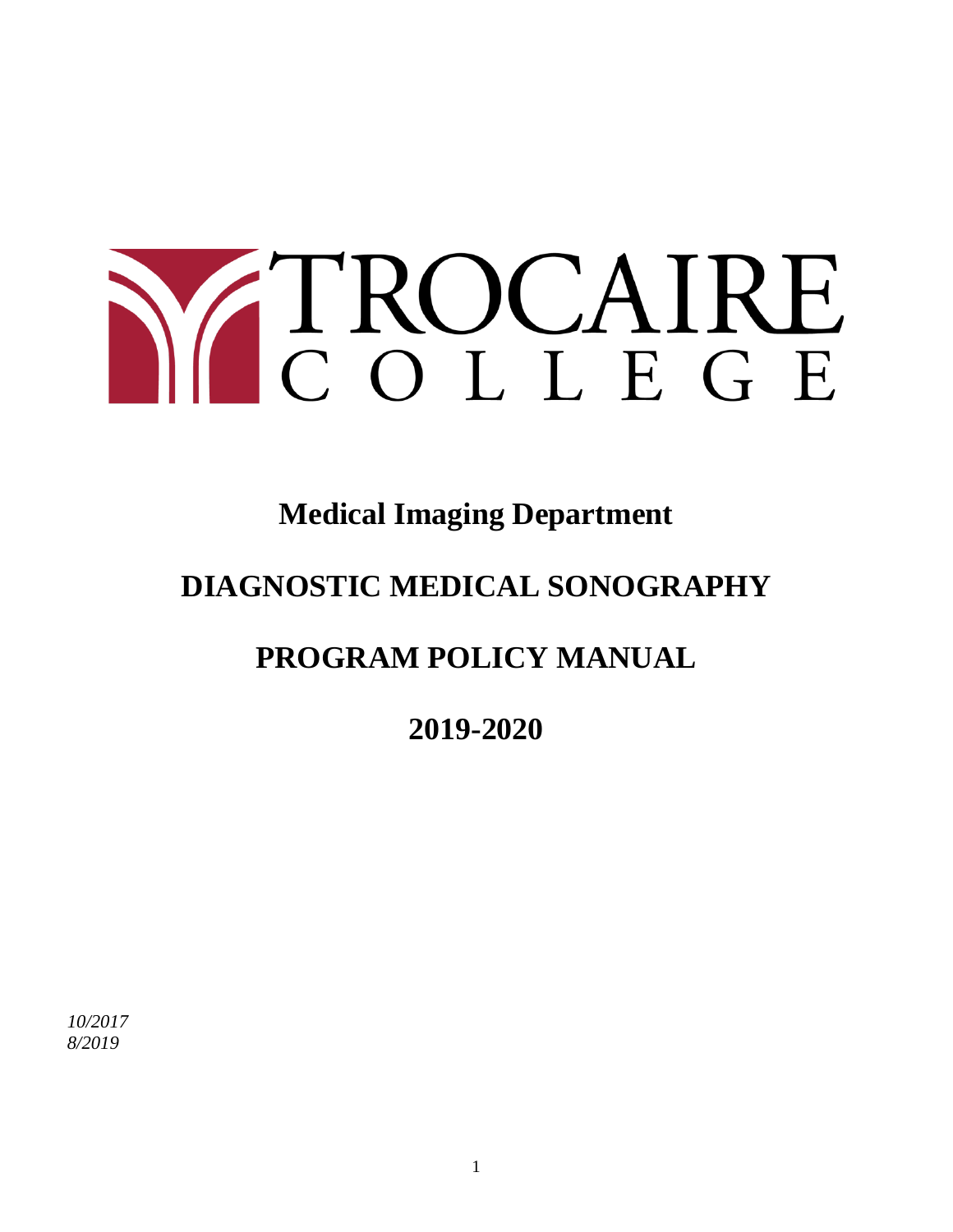### **TROCAIRE COLLEGE DIAGNOSTIC MEDICAL SONOGRAPHY PROGRAM INFORMATION & POLICIES GUIDE**

#### **About the Program Policy Manual**

Trocaire College Diagnostic Medical Sonography Program reserves the right to change the policies contained within this handbook from time to time. Notice is not required for a new policy to take effect; however, the program will make reasonable attempts to notify students promptly of any policy changes through website or email postings, mail distributions, or other methods deemed appropriate by the college administration.

- $\triangleleft$  All students will be bound by the policies described in the most recent edition of the Diagnostic Medical Sonography Program Policy Manual, in addition to those described in the Trocaire College Catalog.
- Diagnostic Medical Sonography students are bound by these additional policies that are described in this manual.
- All students engaged in school related activities at off-campus locations are bound by the policies, agreements or other stipulations set forth by the affiliate site.
- The Diagnostic Medical Sonography Program and the College reserve the right to implement additional policies or to modify any of the policies stated herein if warranted, and will notify students in writing through website postings, College email, and/or the College Moodle site.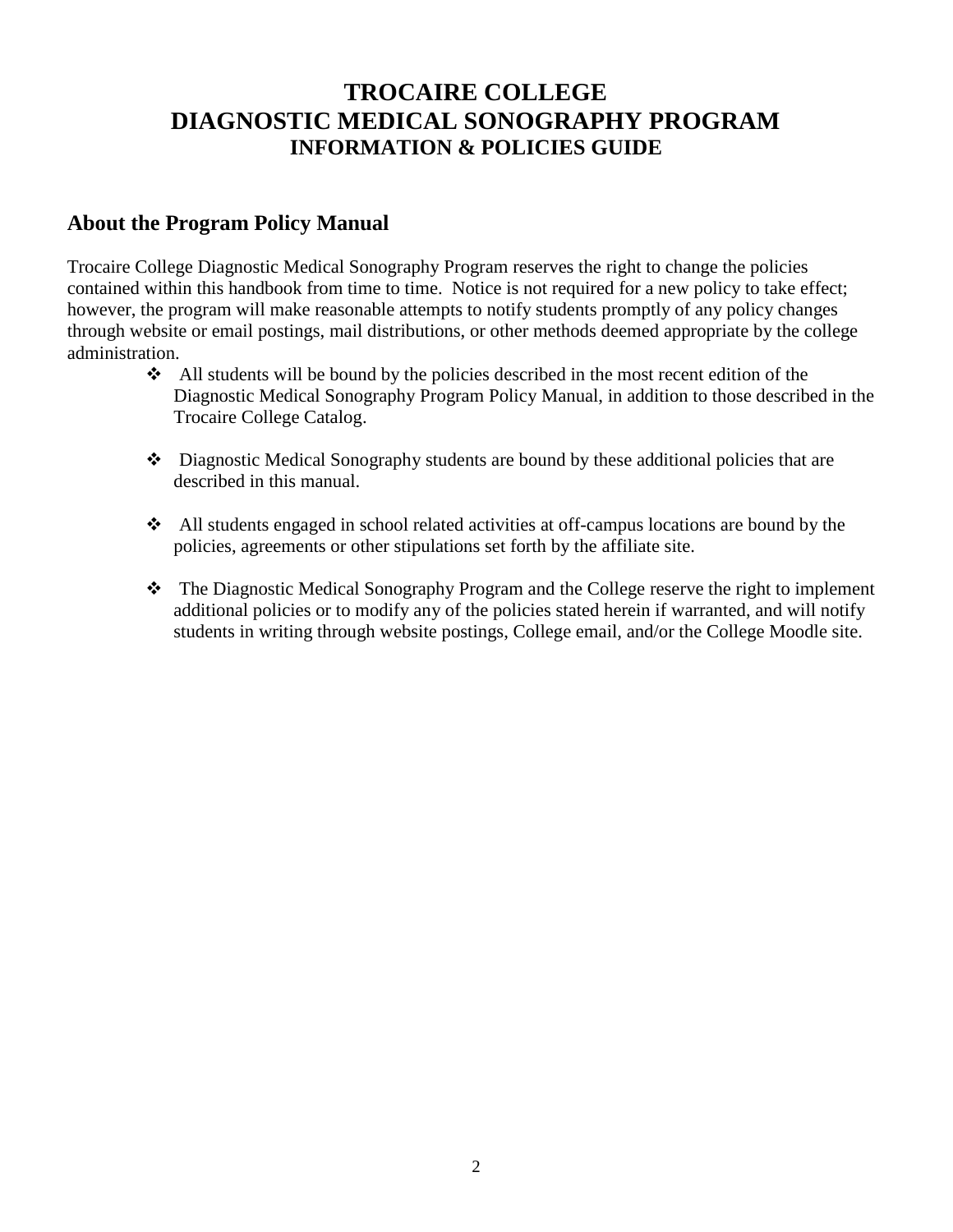#### **Diagnostic Medical Sonography Program DIRECTORY**

| Administrative Assistant to the Dean of Allied Health and Professions GallagherP@trocaire.edu    |
|--------------------------------------------------------------------------------------------------|
| Megan Baumann<br>Adjunct Faculty, Diagnostic Medical Sonography Program BaumannM@trocaire.edu    |
| Roseanne Bell                                                                                    |
| Bridget Gilewski<br>Adjunct Faculty, Diagnostic Medical Sonography ProgramGilewskiB@trocaire.edu |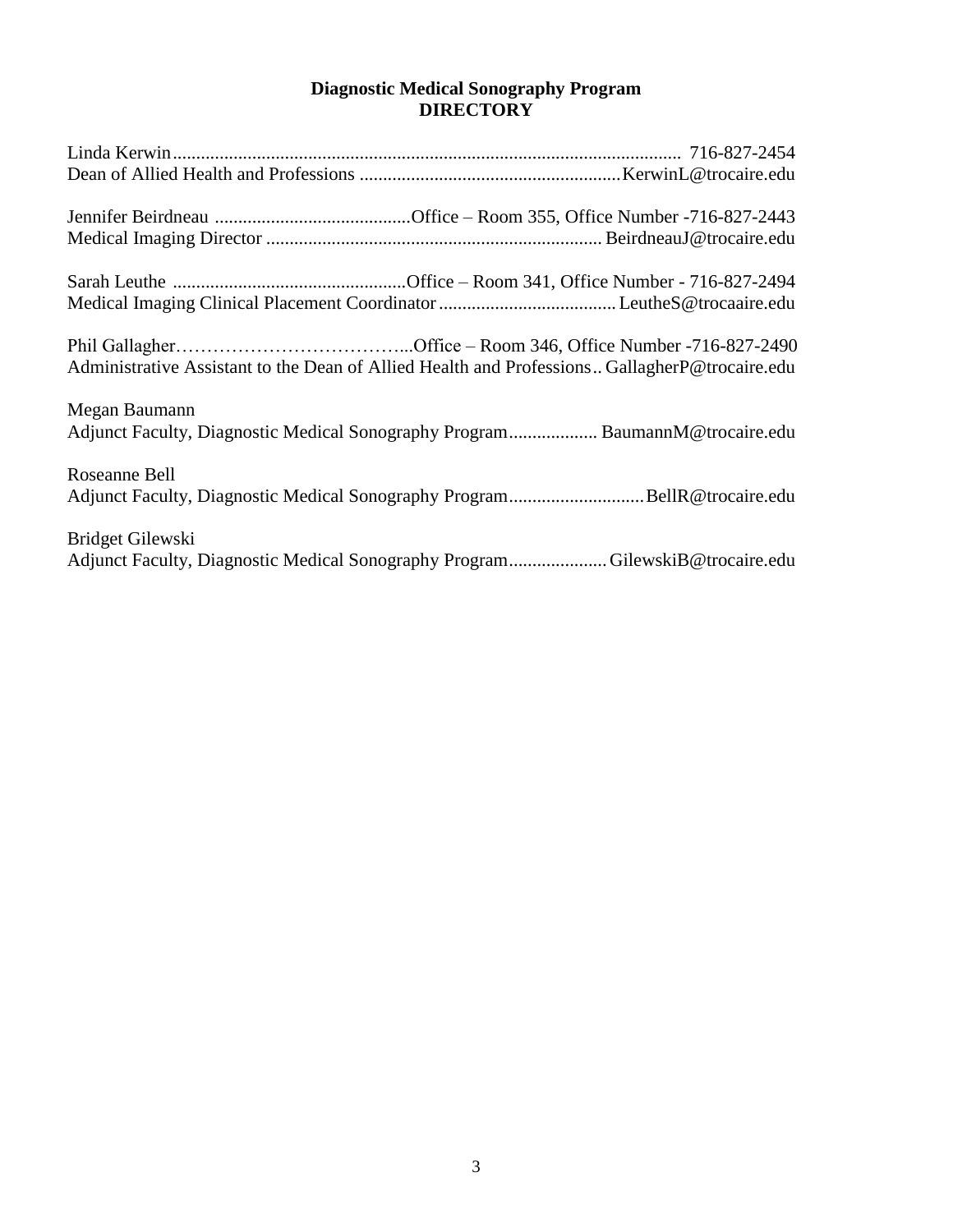| <b>Table of Contents</b>                                                         |                       |  |
|----------------------------------------------------------------------------------|-----------------------|--|
|                                                                                  | Page<br><b>Number</b> |  |
| I. Mission, Program Learning Outcomes, and Program Assessment                    | 5                     |  |
| II. Code of Ethics of the Society of Diagnostic Medical Sonography               | 5                     |  |
| <b>III. Program Overview</b>                                                     | 6                     |  |
| <b>IV. Course Descriptions</b>                                                   | $\overline{7}$        |  |
| <b>V. Student/Faculty Expectations</b>                                           | 9                     |  |
| VI. Channels of Communication - Diagnostic Medical Sonography and Student Appeal | 10                    |  |
| <b>Process</b>                                                                   |                       |  |
| <b>VII. Course and Instructional Evaluation</b>                                  | 11                    |  |
| <b>VIII. Student Incidents/Injuries</b>                                          | 11                    |  |
| <b>IX. Program Policies</b>                                                      | 11                    |  |
| <b>A. Health Policies</b>                                                        | 11                    |  |
| <b>B.</b> List of Technical Standards                                            | 13                    |  |
| <b>C. Pregnancy Policy</b>                                                       | 14                    |  |
| <b>D. Latex Sensitivity Statement</b>                                            |                       |  |
| <b>E. Communicable Diseases</b>                                                  |                       |  |
| <b>F. CPR Policy</b>                                                             | 15                    |  |
| <b>G. Health Insurance Policy</b>                                                | 15                    |  |
| <b>H. Clinical Assignments</b>                                                   | 15                    |  |
| I. Behavioral/Dress Code for Clinical Experience                                 |                       |  |
| <b>J. Attendance Policy</b>                                                      | 17                    |  |
| K. Progression in the Diagnostic Medical Sonography Program                      | 19                    |  |
| <b>L. Disciplinary Action</b>                                                    | 19                    |  |
| <b>M. Readmission Policy</b>                                                     | 19                    |  |
| N. College Grading Policy                                                        |                       |  |
| <b>O. Services for Students With Disabilities</b>                                | 21                    |  |
| P. College Safety and Security                                                   |                       |  |
| Q. Trocaire College Diagnostic Medical Sonography Course/Classroom Policies      | 22                    |  |
| <b>X. Clinical Site Affiliations</b>                                             |                       |  |
| XI. Sample of Signature of Acknowledgement Page                                  | 29                    |  |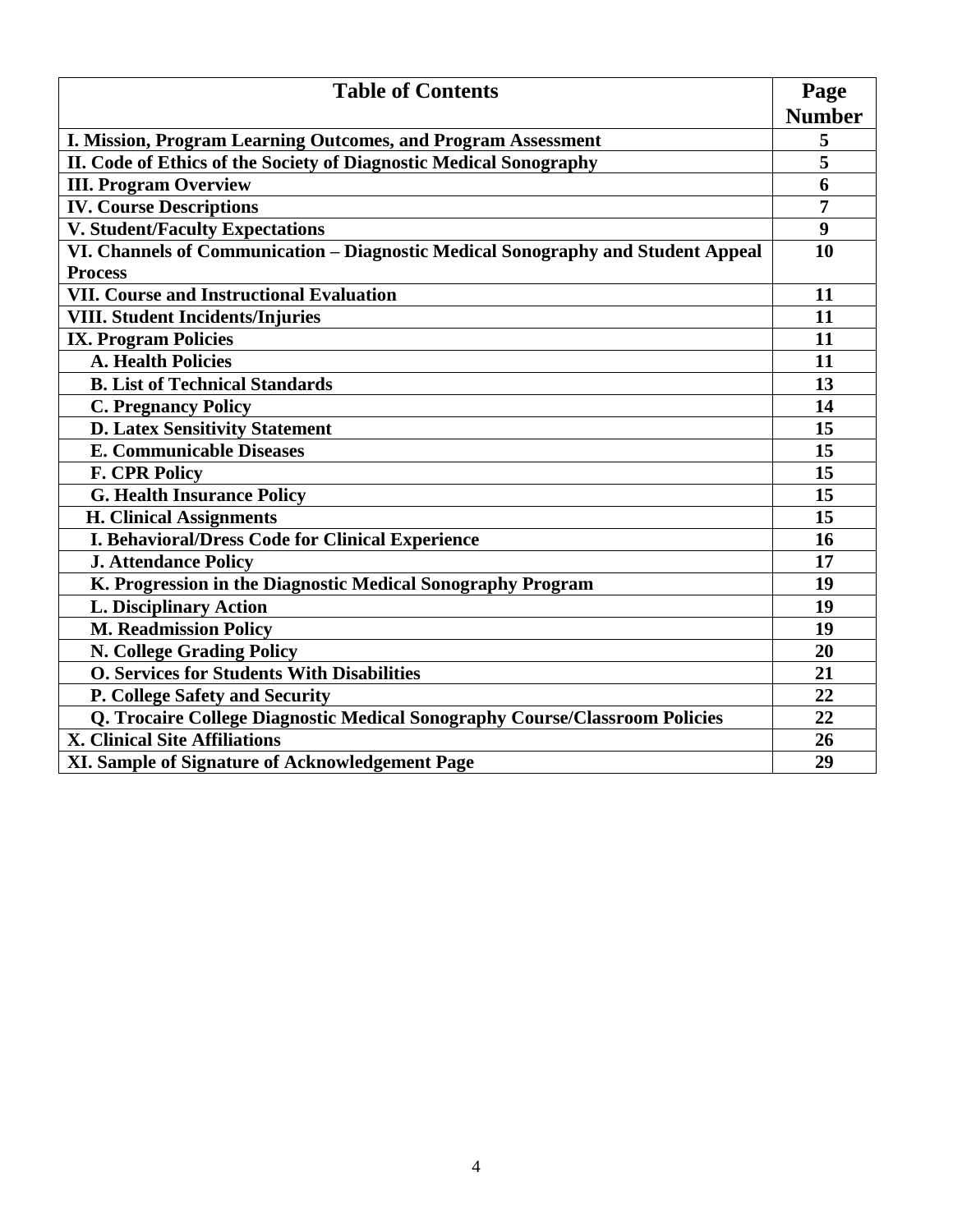#### TROCAIRE COLLEGE

#### DIAGNOSTIC MEDICAL SONOGRAPHY PROGRAM

#### I. **MISSION, PROGRAM LEARNING OUTCOMES, PROGRAM ASSESSMENT**

#### **Mission Statement - Trocaire College**

Trocaire College, a private career-oriented Catholic college in the spirit of the Sisters of Mercy, strives to empower students toward personal enrichment, dignity, and self-worth through education in a variety of professions and in the liberal arts. Recognizing the individual needs of a diverse student body, Trocaire College provides life learning and development within a community-based environment. Trocaire College prepares students for service in the universal community.

#### **Mission Statement – Diagnostic Medical Sonography Program**

The faculty of the Diagnostic Medical Sonography Program accepts the philosophy and mission of Trocaire College and functions within its framework. The mission of the Diagnostic Medical Sonography Program is to provide students with the theoretical foundation, laboratory, and clinical experiences which will prepare them for entry positions in the field of Diagnostic Medical Sonography. The Diagnostic Medical Sonography faculty sees as its mission the need to instill those values which will aid the student in his/her development to become a competent practitioner. This education, requiring academic and technical competence, should prepare him/her for a career in Diagnostic Medical Sonography and foster a desire for continuous learning.

#### **Program Learning Outcomes**

#### **Outcome 1:**

At the end of the program, the students will demonstrate entry-level clinical competence with appropriate diagnostic medical sonographic procedures and equipment.

#### **Outcome 2:**

At the end of the program, the students will provide competent and compassionate health care to culturally diverse populations.

#### **Outcome 3:**

At the end of the program, the students will utilize critical thinking and problem solving skills necessary to practice within the profession of diagnostic medical sonography.

#### **Outcome 4:**

At the end of the program, the students will demonstrate professionalism and ethics related to the profession of diagnostic medical sonography.

#### **Program Assessment Method**

Assessment of program effectiveness in the program mission and the program goals will be determined by didactic, clinical, and program effectiveness goals and criteria.

#### **II. CODE OF ETHICS OF THE SOCIETY OF DIAGNOSTIC MEDICAL SONOGRAPHY**

The Diagnostic Medical Sonography Program follows the code of ethics that the Society of Diagnostic Medical Sonography (SDMS) follow. To access a full listing of the Code of Ethics please go to the following link:<https://www.sdms.org/about/who-we-are/code-of-ethics>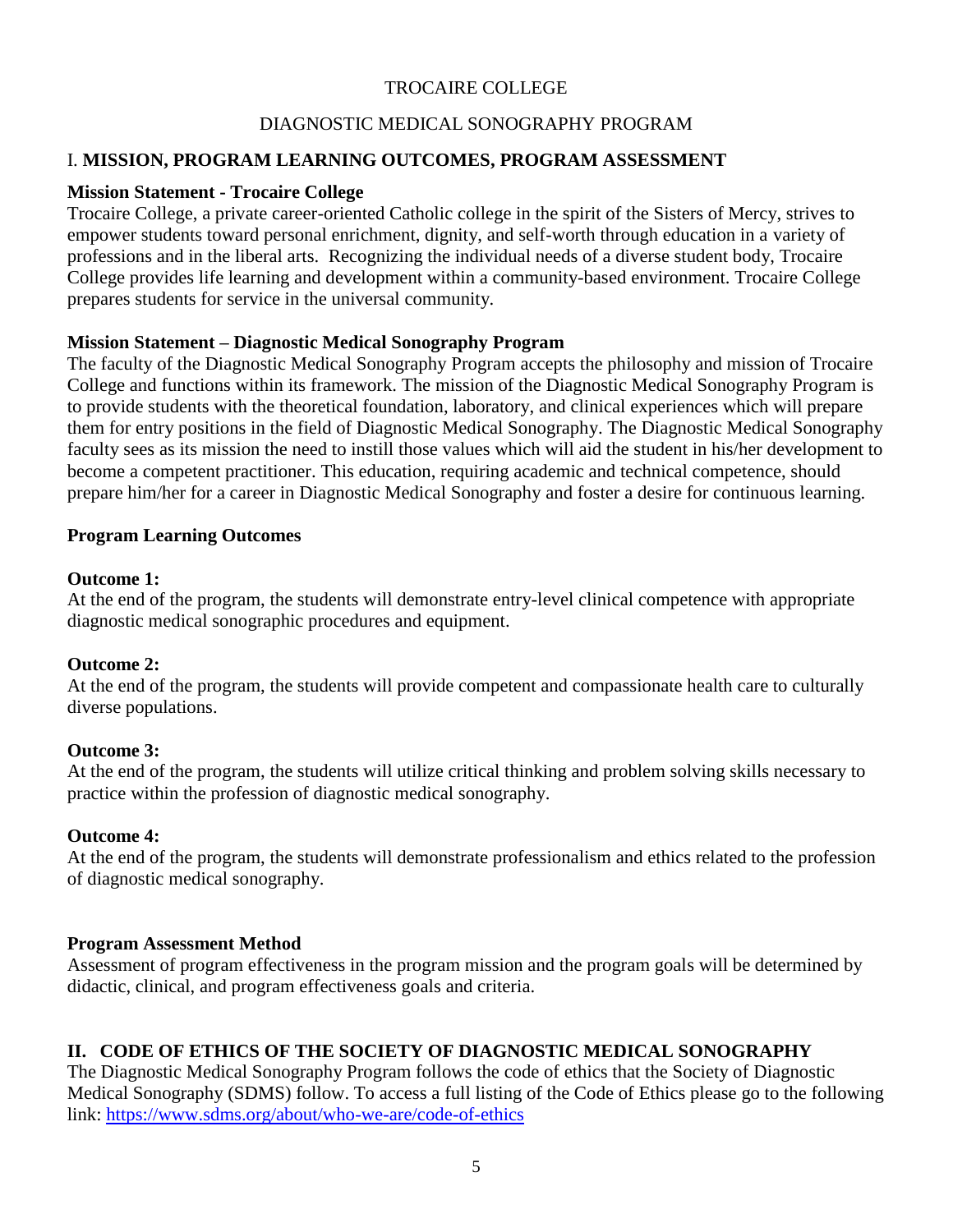#### **III. PROGRAM OVERVIEW DIAGNOSTIC MEDICAL SONOGRAPHY CERTIFICATE**

#### **Admission Requirements**

Candidates for admission to this program must be a graduate from a patient facing Allied Health/Life Sciences program with an AAS, BS Degree or Diploma with current active licensure, registry, certification (i.e. Radiography, Respiratory Therapy, Nuclear Medicine, Physical Therapy, Surgical Technology, Nursing).

- Minimum 3.0 cumulative average. \***Diploma Graduates:** Transcripts will be reviewed to determine compliance with academic requirements.
- Cardiopulmonary Resuscitation (CPR) through the American Heart Association is required for clinical experiences.
- Updated medical records, immunizations and a physical within one year are required prior to the start of clinical assignment.

The program of study includes thirty-six (36) credit hours of didactic, college laboratory and clinical sessions. Learning experiences emphasize ultrasound physics, abdominal and OB/GYN sonography. Sonography related to small body structures and special procedures is also included. Clinical experiences are provided at WNY healthcare facilities. Transportation is the responsibility of the student. During the final summer semester the final and extended period of clinical study will be for twelve weeks at forty hours per week. The Diagnostic Medical Sonography program is a minimum of 1680 total hours of classes, clinic, and laboratory combined.

The graduate is eligible to sit for The American Registry for Diagnostic Medical Sonography (ARDMS) for Sonography Principles and Instrumentation (SPI).

General goals of the program include achieving competencies such as:

- a. Appropriate use of oral and written medical communication.
- b. Perform appropriate mathematical and algebraic functions.
- c. Provide basic and emergency patient care.
- d. Identify human anatomy (including cross-sectional anatomy) and physiology as well as pathology and disease processes which affect the anatomy.
- e. Integrate laboratory tests and other pertinent patient history to enhance sonographic findings.
- f. Describe instrumentation options and give rationale for optimal choices for different procedures.
- g. Provide patient education related to diagnostic ultrasound and promote principles of good health.
- h. Perform appropriate scanning techniques for optimal scanning.
- i. Outline general functions of an ultrasound department, including quality control and image processing and storage.
- j. Describe production and interactions of ultrasound.
- k. Describe ultrasound biological effects.
- l. Exercise discretion with professionalism and ethical behavior in communication with physicians, coworkers, patients and the public.
- m. Identify personal goals for maintaining high standards professionally, making every effort to keep upto-date through professional and continuing education.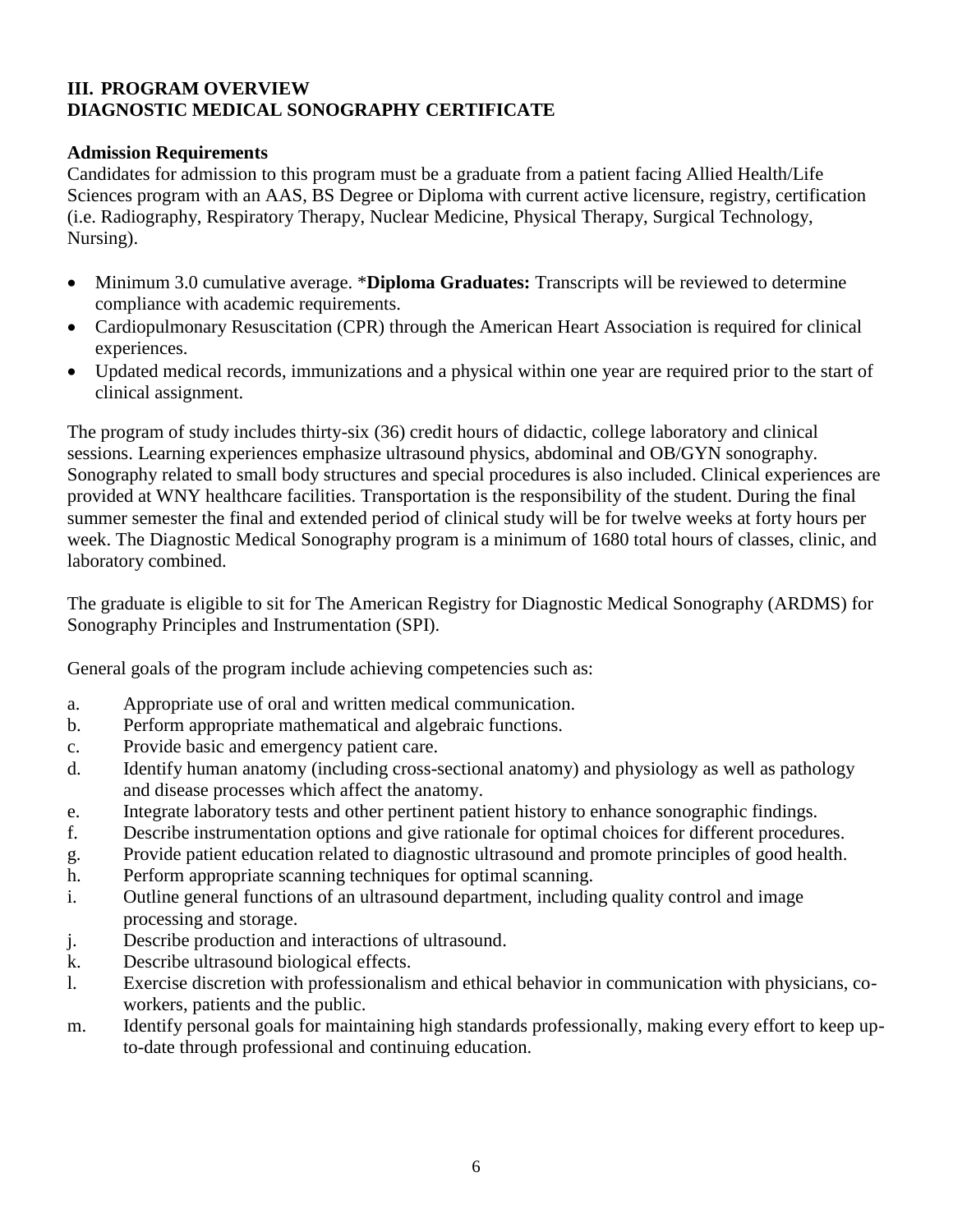#### **IV. COURSE DESCRIPTIONS**

#### **Semester I Courses (Fall)**

#### **DMS 300 Cross Sectional Anatomy (3 Credits)**

This course will focus on the basic sectional anatomy of the neck, abdomen and pelvis building upon the basic knowledge of anatomy. It will prepare the student to recognize sectional anatomy of major human structures amenable to sonographic technique. (Fall Semester) Open only to majors in Diagnostic Medical Sonography program.

#### **DMS 301 Introduction to Diagnostic Medical Sonography (3 Credits)**

This course provides the student with an orientation to the field of diagnostic medical sonography followed by techniques for assisting and monitoring patients. Ethics and patient care procedures pertinent to sonography will be covered. Chart reading and recordkeeping relative to clinical medicine will be presented. The student will study and investigate the principles underlying sonographic visualization. This will include the theoretical concepts of image reproduction, pertinent equipment considerations and alternative methods of information storage and display. This course includes college laboratory experience on basic scanning techniques relative to college lecture material. (Fall Semester) Open only to majors in Diagnostic Medical Sonography program.

#### **DMS 306 Physics of Ultrasound I (2 Credits)**

Fundamental principles of acoustical physics including wave propagation, acoustical impedance properties, and transducer characteristics will be presented. Basic types of equipment and instrumentation are discussed. Doppler Principles are introduced. (Fall Semester) Open only to majors in Diagnostic Medical Sonography program.

#### **DMS 310 Abdominal Sonography I (2 Credits)**

Abdominal Sonography I provides the student with information necessary to perform an abdominal sonographic examination. Normal anatomy will be reviewed as well as an emphasis on the detection of pathology, anomalies and deviation from the normal sonographic appearance. Correlation with clinical tests and related clinical signs and symptoms will be included. (Fall Semester) Open only to majors in Diagnostic Medical Sonography program.

#### **DMS 311 Abdominal Sonography Laboratory I (1 Credit)**

The student is provided with College laboratory experiences on abdominal scanning techniques and protocol relative to the abdominal structures and their physiology. (Fall Semester) Open only to majors in Diagnostic Medical Sonography program.

#### **DMS 315 Pelvic Sonography (2 Credits)**

Pelvic sonography provides the student with information necessary to perform a pelvic sonographic examination. Normal anatomy will be reviewed as well as an emphasis on the detection of pathology, anomalies and deviation from the normal sonographic appearance. Correlation with clinical tests and related signs and symptoms will be included. (Fall Semester) Open only to majors in Diagnostic Medical Sonography program.

#### **DMS 316 Pelvic Sonography Laboratory (1 Credit)**

The student is provided with College laboratory experiences on pelvic scanning techniques and protocol relative to the pelvic structures and their physiology. (Fall Semester) Open only to majors in Diagnostic Medical Sonography program.

#### **DMS 320 Sonography Clinical Education I (3 Credits)**

This course concentrates on the development of initial practical skills in basic sonographic procedures. Emphasis is on the role of initial observer to assistant under the close supervision of faculty and sonography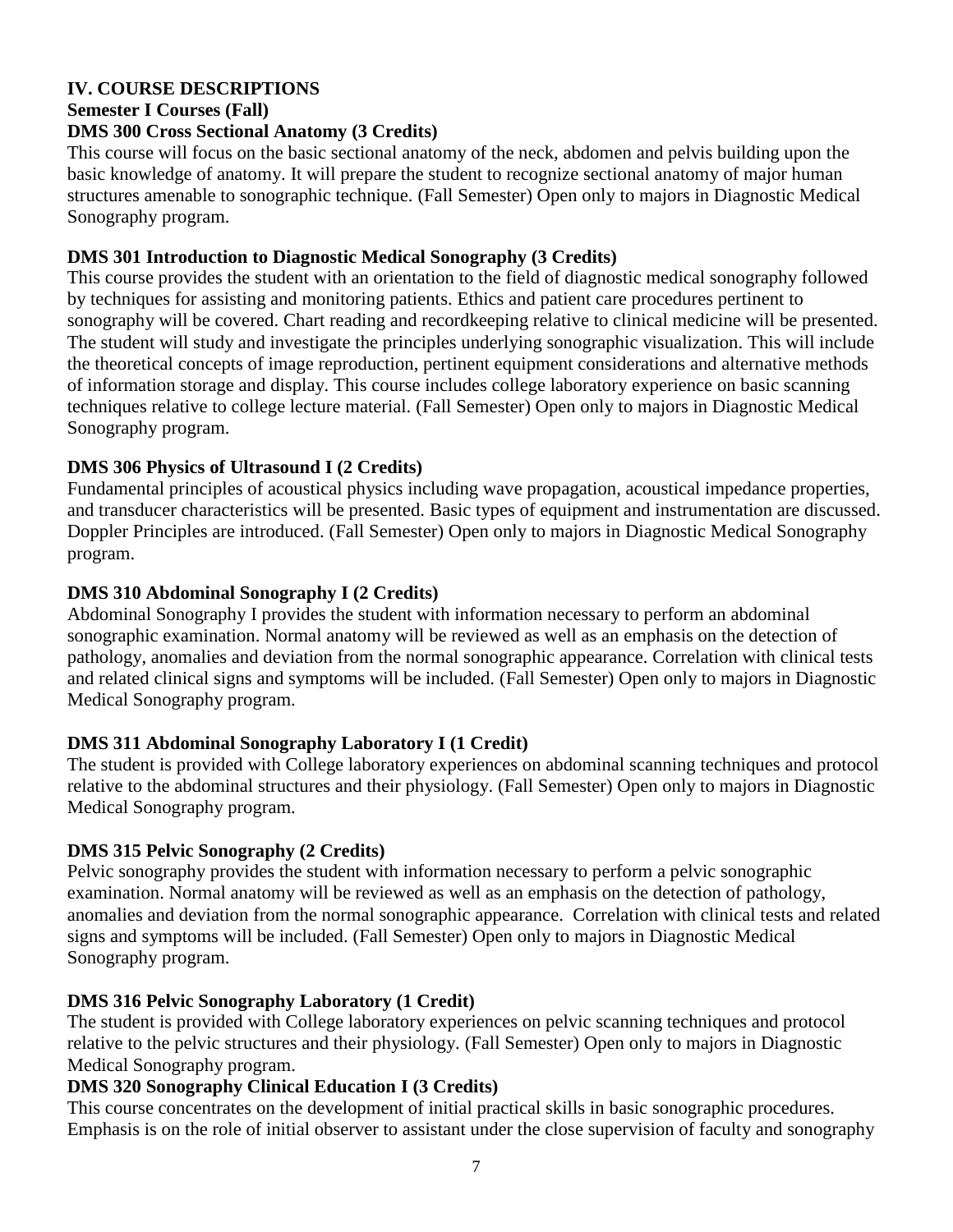staff, and is provided at regional diagnostic medical sonography clinical sites. Twenty-four hours per week. (Fall Semester) Open only to majors in Diagnostic Medical Sonography program.

#### **Semester II Courses (Spring)**

#### **DMS 405 Obstetrical Sonography (3 Credits)**

This course provides the student with the fundamentals of obstetrical scanning of normal and abnormal anatomy. Fetal development, including abnormal etiology and diagnostic techniques are presented. The detection of abnormalities, pathologies, and deviation from normal are stressed. (Spring Semester) Prerequisites: DMS 300, DMS 301, DMS 306, DMS 310, DMS 311, DMS 315, DMS 316, DMS 320 with a grade of "C" or better.

#### **DMS 406 Physics of Ultrasound II (1 Credit)**

This course focuses on practical applications of principles and concepts presented in "Physics of Ultrasound I." In addition, the student is provided opportunities for preparation for the American Registry of Diagnostic Medical Sonographers (ARDMS) certification examination in Ultrasound Physics and Instrumentation. (Spring Semester) Prerequisites: DMS 300, DMS 301, DMS 306, DMS 310, DMS 311, DMS 315, DMS 316, DMS 320 with a grade of "C" or better.

#### **DMS 410 Abdominal Sonography II (2 Credits)**

This is a continuation of the in-depth study of abdominal sonography. The didactic and clinical knowledge necessary to perform basic sonographic examinations of anatomy classified as "small parts" will also be presented. (Spring Semester) Prerequisites: DMS 300, DMS 301, DMS 306, DMS 310, DMS 311, DMS 315, DMS 316, DMS 320 with a grade of "C" or better.

#### **DMS 411 Abdominal Sonography Laboratory II (1 Credit)**

The student is provided with College laboratory experiences on advanced abdominal scanning techniques and protocol relative to the abdominal structures and their physiology. (Spring Semester) Prerequisites: DMS 300, DMS 301, DMS 306, DMS 310, DMS 311, DMS 315, DMS 316, DMS 320 with a grade of "C" or better.

#### **DMS 415 Seminar/Research Course (1 Credit)**

This course is devised to help the student become familiar with describing sonographic images and correlating the descriptions with clinical histories. This is accomplished with case study presentations. The student will also develop research skills by writing a paper on an approved topic. A brief presentation of their topic will complete the course. (Spring Semester) Prerequisites: DMS 300, DMS 301, DMS 306, DMS 310, DMS 311, DMS 315, DMS 316, DMS 320 with a grade of "C" or better.

#### **DMS 419 Special Sonographic Procedures (2 Credits)**

This course introduces the student to the field of vascular sonography with the main focus on the carotid, arterial, and lower peripheral venous system. Obstetrical and Gynecological doppler applications will also be presented. (Spring Semester) Prerequisites: DMS 300, DMS 301, DMS 306, DMS 310, DMS 311, DMS 315, DMS 316, DMS 320 with a grade of "C" or better.

#### **DMS 420 Sonography Clinical Education II (3 Credits)**

This supervised off-campus experience continues to provide the student development of skills in scanning abdomens, with progression into the areas of obstetrical and gynecological applications. Small parts and Doppler techniques will be introduced. Twenty-four hours per week. (Spring Semester) Prerequisites: DMS 300, DMS 301, DMS 306, DMS 310, DMS 311, DMS 315, DMS 316, DMS 320 with a grade of "C" or better.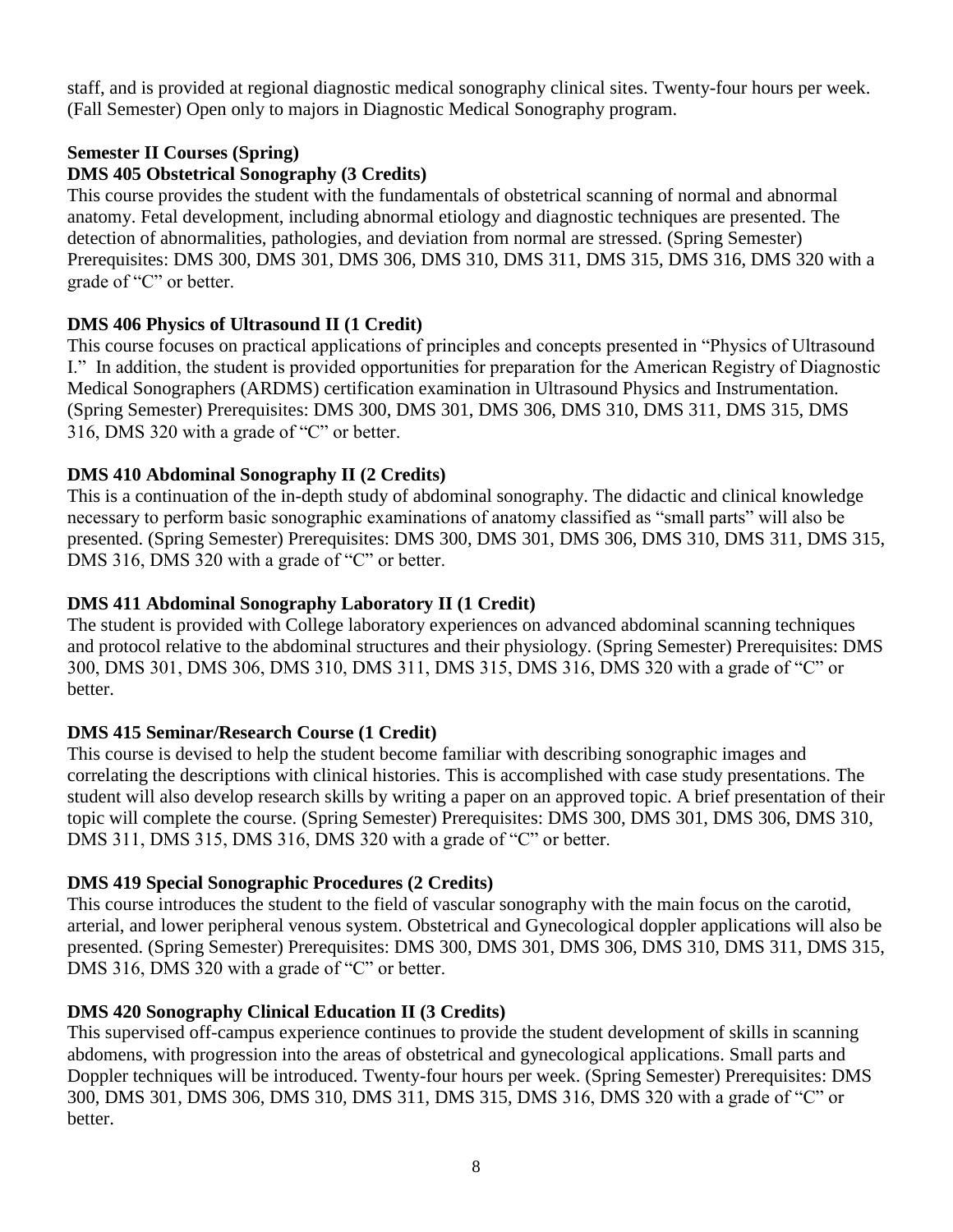#### **Semester III, Summer – 12 week Session**

#### **DMS 430 Sonography Clinical Practicum III (6 Credits)**

In this final and extended period of clinical study, the student progresses to full independence under the supervision of faculty and sonography staff. Upon demonstration of full competency, the student will have an opportunity to refine his/her skills through more independent practice. Forty hours per week for twelve weeks. (Summer Semester) Prerequisite: DMS 405, DMS 406, DMS 410, DMS 411, DMS 415, DMS 419, DMS 420 with a grade of "C" or better.

#### **V. STUDENT/FACULTY EXPECTATIONS**

Faculty members are here to assist the student in acquiring knowledge and techniques to meet our combined goals. However, the students must make the decision to learn as well as to have strong motivation to succeed. In order to work together successfully, students and faculty need mutual expectations.

#### **Students may expect the following from the faculty**

- 1. Lectures designed to emphasize important information.
- 2. Faculty to function as role models.
- 3. Clinical experiences allowing the application of theoretical knowledge to practice with appropriate Supervision.
- 4. Assignments that are designed to meet classroom objectives and clinical competencies.
- 5. Assignments that are returned at an agreed upon time.
- 6. Classes and laboratories that begin and end on time.
- 7. Office hours observed as stated.
- 8. Clinical observation to include advanced imaging applications in updated modalities within the field.

#### **Faculty expect the following from students**

To be informed of, and to adhere to Program policies and College policies and procedures as published in the Program Policy Handbook and/or Catalog. These include policies on academics, financial aid, student services, student conduct, discipline, alcohol, drugs, the health program, AIDS & HIV, sexual assaults, smoking, release of student records, Family Rights (FERPA), cheating, plagiarism, etc.

#### **Students are expected to**

- 1. Report to classes and laboratories on time and be prepared to learn.
- 2. Read assignments and objectives prior to classes and laboratories.
- 3. Submit any written assignments on time.
- 4. Report to clinical education center on time, in proper attire according to Code for Professional Behavior, and be prepared to provide safe, effective care.
- 5. Notify the clinical instructor/preceptor of an absence prior to the start of the clinical day.
- 6. Treat each patient with dignity and respect.
- 7. Adhere to clinical instructors' directives, in all aspects of patient care.
- 8. Maintain confidentiality regarding patient information, which includes strict adherence to HIPAA Guidelines.
- 9. Seek appropriate guidance by contacting instructors for an appointment, to be held during the instructor's scheduled office hours.
- 10. Make and keep scheduled appointments.
- 11. Complete clinical competencies within the required period of time.
- 12. Check the appropriate bulletin board(s) for current information.
- 13. NO cell phones, beepers or text messaging during any learning activities at the College, College laboratory or at Clinical Education Centers (CEC).
- 14. Trocaire Email is considered the College's official means of communication therefore, students are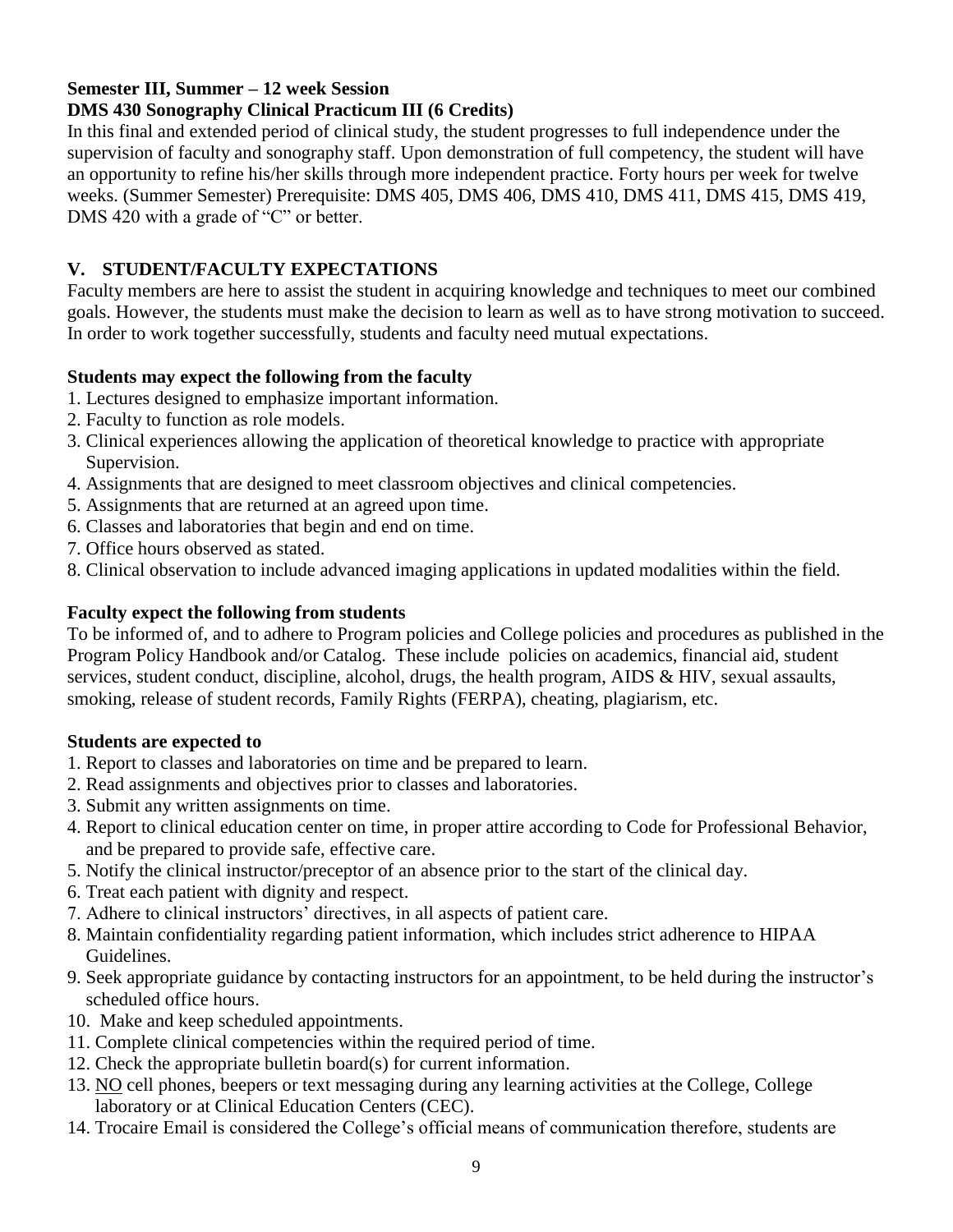expected to check their Trocaire email on a consistent basis. Any difficulties or issues that you may experience with Trocaire email should be immediately addressed by contacting the Trocaire IT Department at: (716-827-4332)

#### **Student-Faculty Appointments**

Students may make appointments to see faculty members during scheduled office hours or at other prearranged times. Office hours will be found posted on individual office doors. Faculty may also be contacted by leaving a message via voice mail or e-mail.

#### **When faculty and students adhere to these expectations, our combined goals will be met.**

#### **VI. CHANNELS OF COMMUNICATION – DIAGNOSTIC MEDICAL SONOGRAPHY**

Every Diagnostic Medical Sonography student is appointed an advisor. The advisor is a faculty member who assists an individual student in matters related to academic progress within the Program/College.

When a student believes there are grounds for a grievance, the aggrieved student should meet with the instructor/faculty member directly involved in the incident to discuss and attempt to resolve the grievance within five (5) business days. If the incident involves clinical education setting personnel, the aggrieved student should initially meet with the clinical instructor then the Clinical Placement Coordinator, not affiliate personnel. If a problem should arise, the student initially sees the faculty member directly involved to seek a resolution. If the student feels the problem has not been satisfactorily resolved, the Program Director should then be consulted. If no resolution is reached, the matter will be brought to the Dean of Allied Health and Professions.

Note: A student may be removed from the clinical site for reasons related to the student's physical or emotional safety and well-being, and/or for reasons relating to unprofessional conduct, safety and/or the well-being of patients, students, faculty or hospital property.

#### **Channels of Communication**

- STEP I Faculty member directly involved: (professor, advisor, adjunct and/or or clinical instructor)
- STEP II If matter is of clinical nature Clinical Placement Coordinator Mrs. Sarah Leuthe
- STEP III Director of Medical Imaging Mrs. Jennifer Beirdneau
- STEP IV Dean of Allied Health and Professions Dr. Linda Kerwin

The Diagnostic Medical Sonography Program follows the student appeal process as outlined in the College Catalog. The complete Student Appeal process is published in the College Catalog and is available for review at [www.trocaire.edu](http://www.trocaire.edu/)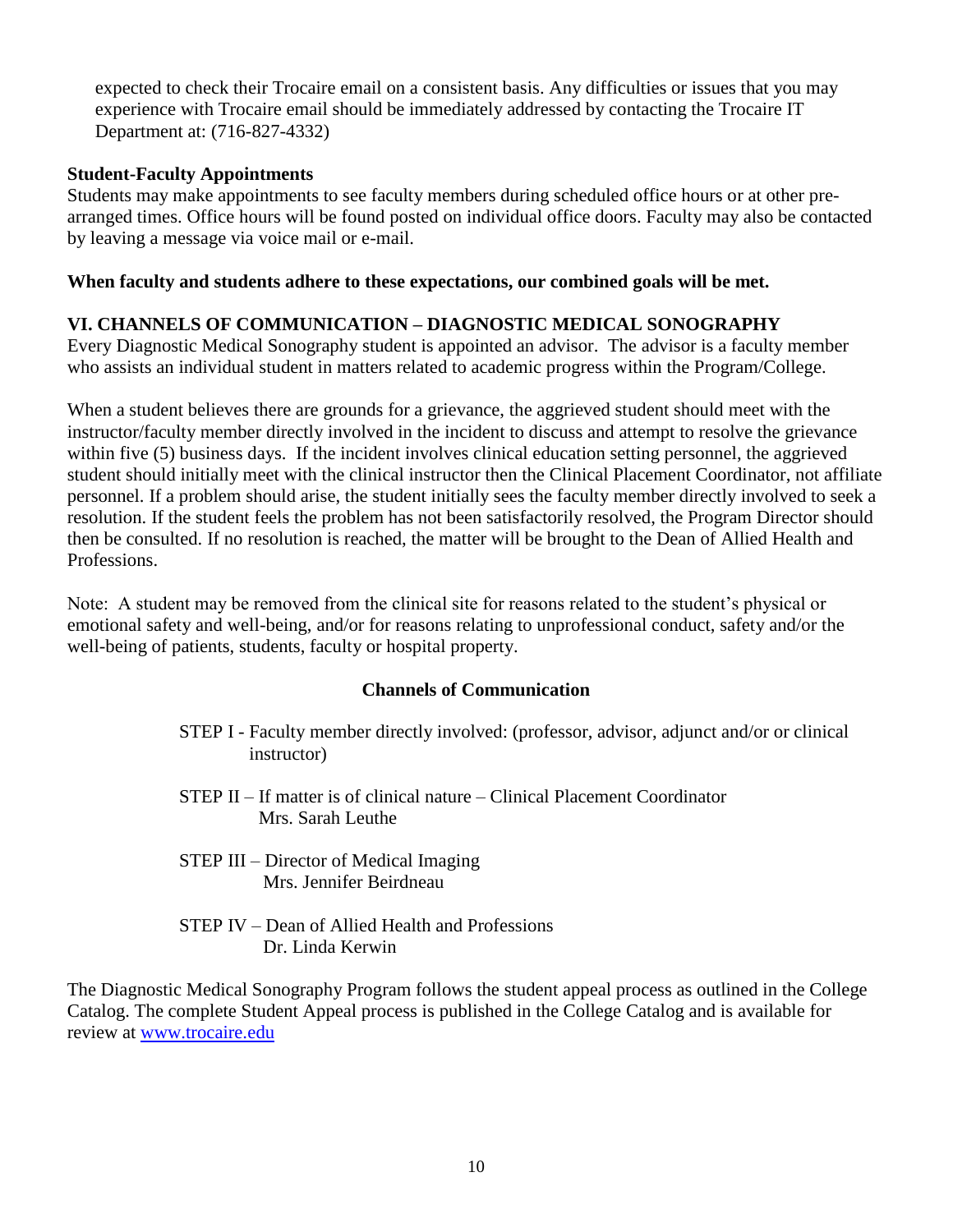#### **VII. COURSE AND INSTRUCTIONAL EVALUATION**

**Evaluation of Diagnostic Medical Sonography courses** - At the end of every semester, students are asked to constructively evaluate the instructor(s) and courses they have completed. The purpose of the evaluation is to rate the course in an objective manner and to offer constructive suggestions. This is done on-line via Trocaire website and includes a rating scale and an opportunity to write comments. Evaluation forms are reviewed by the faculty and administration. Students will also be asked to rate clinical instructors. Students' evaluations are used by faculty members for self-growth and improvement in their individual teaching responsibilities.

Exit interviews will be conducted independently with each graduate upon completion of the Diagnostic Medical Sonography Program. Students will meet with the Medical Imaging Director and the Clinical Placement Coordinator at a pre-arranged time. At this time (if all student/program/college requirements have been met), students will be asked to complete an Exit Survey and to share plans for their professional future. If all student/program/college requirements have not been met arrangements will be made with the Clinical Placement Coordinator and Medical Imaging Director for the student to complete all outstanding requirements and then an exit interview will be conducted by pre-arranged appointment time.

#### **VIII. STUDENT INCIDENTS/INJURIES**

A student must immediately report incidents to an instructor and the appropriate facility personnel. When an incident occurs at a clinical site, (i.e. student injury or patient/client-related mishap), the appropriate facility and College forms must be completed and submitted to the Clinical Placement Coordinator (See Forms Manual). A student who sustains personal injury must report the incident to the Trocaire Wellness Office for completion of necessary paperwork. This should be done as soon as possible after the occurrence of the incident.

#### **IX. PROGRAM POLICIES**

#### **A. Health Policies**

In order to participate in the Diagnostic Medical Sonography Program, students must be in good health, free from communicable diseases and be physically and emotionally capable of performing all of the required responsibilities of clinical experiences and meeting program objectives (See List of Technical Standards). Additionally, students must meet the health requirements of affiliated sites in accordance with clinical affiliate agreements and/or clinical affiliate policies. Students are expected to provide a safe level of patient care and must understand that the welfare of the patient supersedes the special needs of the student.

A health report consisting of a medical history, immunization records and a physical examination is required of each student accepted to the program. The health report "shall be of sufficient scope to ensure that no person shall assume his/her duties unless he/she is free from a health impairment which is of potential risk to patients or personnel or which might interfere with the performance of his/her duties, including the habituation or addiction to depressants, stimulants, narcotics, alcohol or other drugs or substances which may alter the individual's behavior." (New York State Department of Health Code 405.3 [b] [10]). Health requirements are listed in the below table and due date requirements will be distributed by the Program *Students are required to submit and maintain compliance of the following: Health requirements are listed in the below table and due date requirements will be distributed by the Program.* 

| <b>Health Record Requirement</b>           | <b>Requirement Information</b> | <b>Compliance Time Line</b> |
|--------------------------------------------|--------------------------------|-----------------------------|
| Physical Exam $-$ in previous 12<br>months | New or copy of a recent exam   | Annually                    |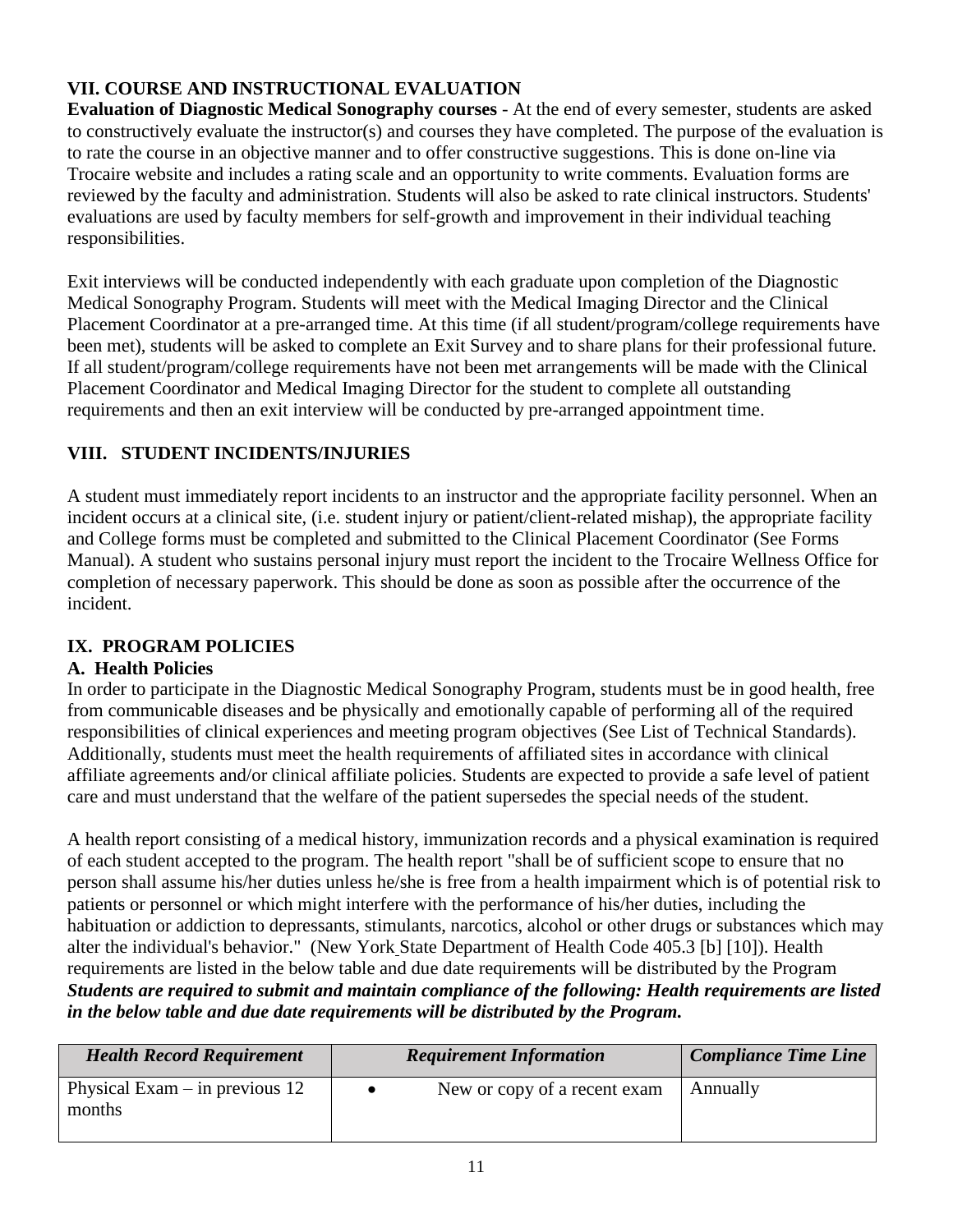| TB (PPD) skin test - in previous  | New test is required yearly                               | Annually                 |
|-----------------------------------|-----------------------------------------------------------|--------------------------|
| 12 months                         | A recent copy from your                                   |                          |
|                                   | employer is acceptable                                    |                          |
|                                   | If any previous test was                                  |                          |
|                                   | positive, list test type, treatment dates                 |                          |
|                                   | and latest x-ray date/result, include copy                |                          |
|                                   | of x-ray report                                           |                          |
|                                   |                                                           |                          |
| Measles/Mumps/Rubella (MMR)       | Two doses after 12 months of<br>$\bullet$                 | One time                 |
| - one option must be met          | age OR                                                    |                          |
|                                   |                                                           |                          |
|                                   | Measles (Rubeola) two<br>immunizations after 12 months OR |                          |
|                                   | blood titer documenting immunity AND                      |                          |
|                                   | Rubella (German Measles) one                              |                          |
|                                   | immunization after 12 months of age                       |                          |
|                                   | OR blood titer documenting immunity                       |                          |
| Varicella (Chickenpox or          | Two doses of immunizations<br>$\bullet$                   | One time                 |
| Shingles) - one option must be    | <b>OR</b>                                                 |                          |
| met                               | Blood titer documenting                                   |                          |
|                                   | immunity OR                                               |                          |
|                                   | History of disease and disease                            |                          |
|                                   | date if born before 1980                                  |                          |
| Hepatitis B - one option must be  | Vaccine – series of three and<br>$\bullet$                | One time                 |
| met                               | dates OR                                                  |                          |
|                                   | Positive Hepatitis B Antibody                             |                          |
|                                   | Test and date OR                                          |                          |
|                                   | Signed OSHA declination                                   |                          |
|                                   | form                                                      |                          |
| Tetanus Pertussis-Diphtheria      | Vaccine series as a child AND<br>$\bullet$                | One time and             |
| (TDAP)                            | Tetanus-Diphtheria booster                                | Every 10 years           |
|                                   | less than 10 years ago                                    |                          |
| Influenza (Flu shot)              | Immunization for current flu                              | Annually – due by $9/15$ |
|                                   | season OR                                                 | of every year            |
|                                   | Signed declination waiver and<br>٠                        |                          |
|                                   | mask compliance per site protocol                         |                          |
| <b>CPR/BLS</b> for the Healthcare | <b>American Heart Association</b><br>$\bullet$            | Every 2 years            |
| Provider Certification - in       | Provider Level                                            |                          |
| previous 24 months                | Online only courses are not accepted!                     |                          |
| $HIPAA - within 12 months$        | Located on Trocaire Library<br>$\bullet$                  | Annually                 |
|                                   | Home Page                                                 |                          |
|                                   |                                                           |                          |

Students must have submitted proper documentation of all required health information or provide a documented statement of medical/religious exemption prior to the commencement of classes, clinical and/or continuation in the Program. Yearly health physical, TB tests, flu vaccines, and HIPAA are required. Students not meeting these requirements will not be permitted to participate in classes, clinics or laboratory experiences. Should a student elect **NOT** to be vaccinated against the flu he/she must sign the "Declination of Influenza Vaccination for Health Care Personnel" form (See Forms Manual) and will need to wear a surgical mask at all times during clinical rotations. The student is expected to be responsible for remaining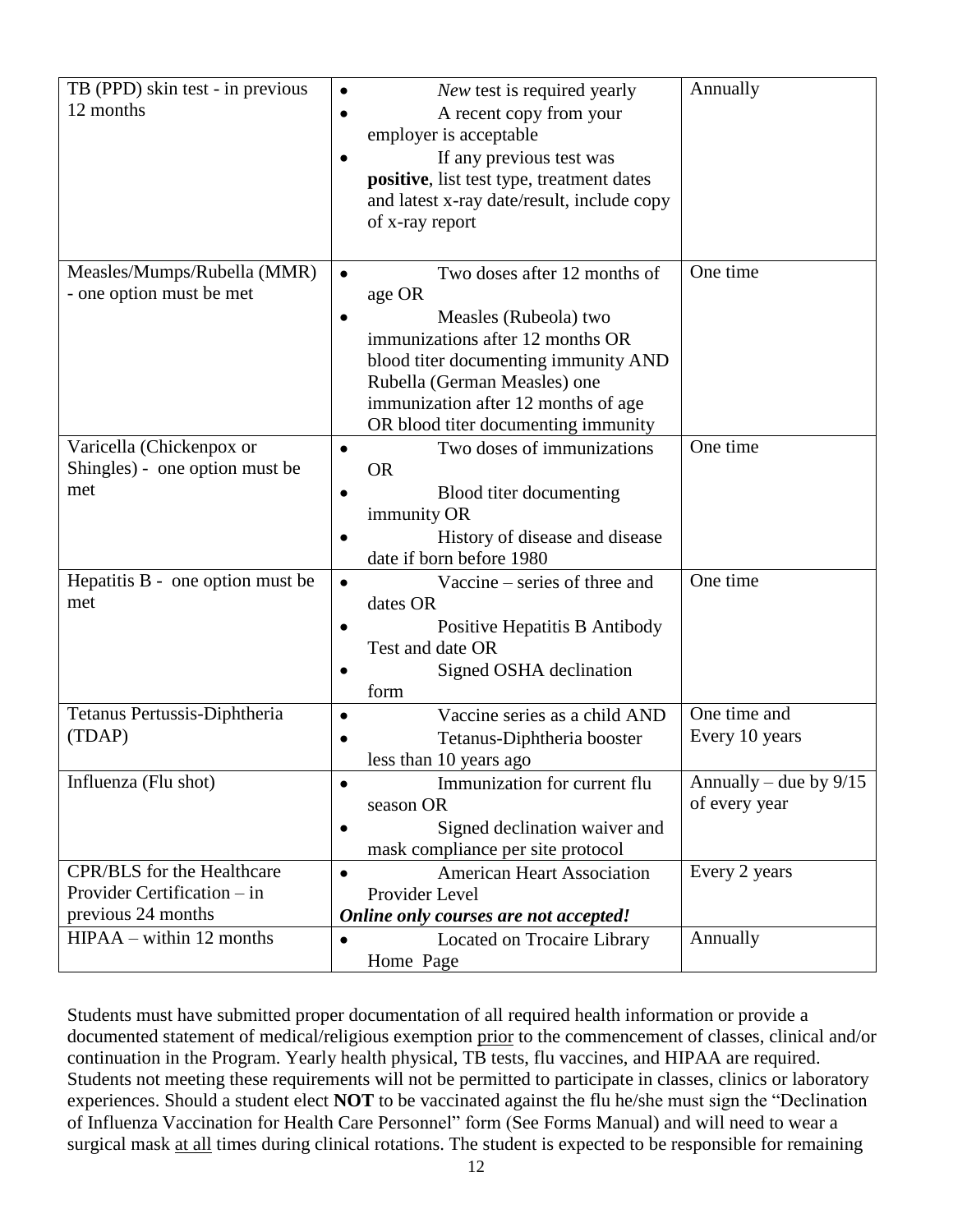compliant with updates of all required immunizations test results, medical clearance forms, and annual health assessments. Failure to do so will result in suspension of clinical experiences, and in some cases suspension from class attendance and possibly, the Program. Be advised that Trocaire College must provide student health information to clinical agencies as required by New York State Department of Health regulations and legal contracts with affiliating agencies. Students are advised that the College and the clinical agencies associated with the Medical Imaging Programs will rely upon the health information supplied by the student. Any student who withholds or knowingly submits incorrect/inaccurate health information shall be subject to disciplinary action. (See the College Catalog)

## **B. List of Technical Standards**

#### **Physical Exam/Technical Standards**

Physical exams are required annually in the Diagnostic Medical Sonography (DMS) and Echocardiography (Echo) Programs. All students in the DMS and Echo Programs must possess the intellectual ability to learn, integrate, analyze, and synthesize data. They must have functional use of the senses of vision, hearing, and equilibrium. Students must have motor function capabilities to meet the demands of sonographic education and the demands of patient care.

The DMS and Echo students must possess the following:

**Observation**: The ability to observe is required for demonstrations and visual presentations in lectures and laboratories. The ability to discriminate among blacks, grays, and whites, and various color combinations that indicate blood flow on both display devices and recorded images is required for scan interpretation. A student must be able to observe patients accurately and completely, both at a distance and closely.

- $\bullet$  Have correctable near and farsighted vision in one eye to 20/20 and to 20/40 in the other eye, with visual acuity, depth perception and ability to distinguish color gradation/shades
- Olfactory ability to detect smoke, noxious odors, and patient conditions

**Communications**: A sonographer must be able to communicate effectively via speech, reading and writing. They should be able to hear and observe clinical staff and patients in order to elicit information, perceive nonverbal communications, describe changes in mood, activity and posture and recognize and respond to an emergency or urgent situation. In addition to patient and clinical staff communication, the student must be able to communicate orally and in writing with physicians and other health care professionals.

**Motor**: DMS and Echo students should possess the ability for gross and fine motor function, manual dexterity and physical strength to:

Apply general care and emergency treatment to patients; help lift patients who may be unable to move themselves from wheelchairs or beds to the examination table and vise-versa (up to  $10 - 25$  patients per day); lift and move objects; manipulate sonographic equipment computers and peripherals; adequately view sonograms, including color distinctions; work standing on their feet 80% of the time with full use of both hands, wrists, and shoulders involving the coordination of muscular movements, equilibrium and sensation.

- Fine motor skills and manual dexterity to sufficiently discern pulses and palpate veins, take a temperature, draw up medications, handle syringes and IVs, etc.
- Lift 20 pounds from the floor, carry the load for 10 feet and place the load on a surface at a height of 36 inches from the ground
- Safely and successfully lift, move and operate equipment used in the care of patients
- Perform basic resuscitation and emergency procedures according to **American Heart Association Basic Life Support for Health Care Providers** (CPR and AED) standards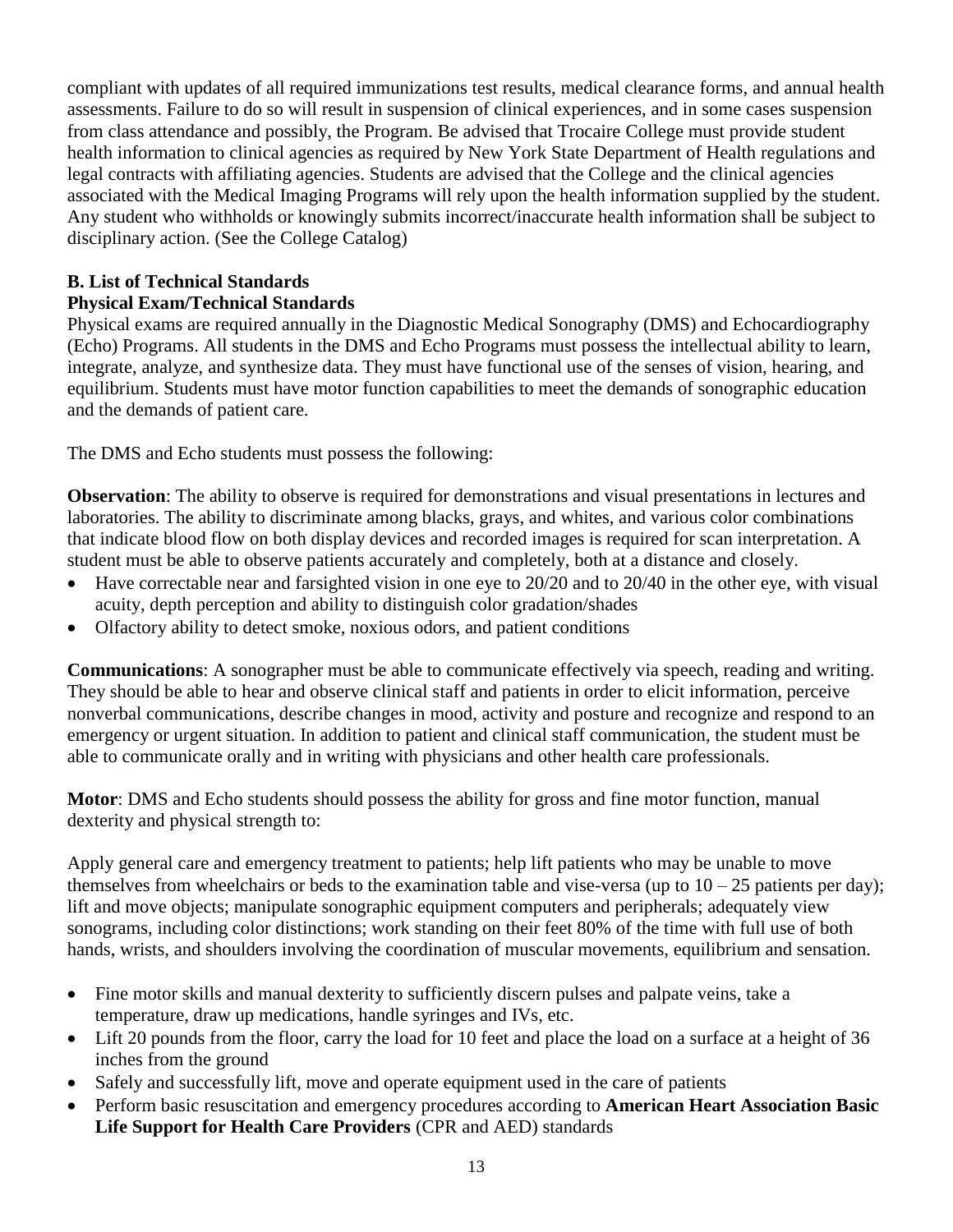**Intellectual**: Conceptual, integrative and quantitative abilities are required. Problem solving is a critical skill demanded of sonographers and this requires all of these abilities. They must have an abi8lity to exercise critical thinking and problem solving skills, reasoning, and judgement throughout daily routines and when faced with a moral/ethical situation. The student must be able to comprehend multi-dimensional relationships of anatomic structures. Psychological stability to perform professionally and effectively under stress during traumatic situations, dealing with uncooperative/incapacitated patients, during fast-paced multi-team procedures, hectic schedules and emergency situations, such as when a "Code" is called.

**Behavioral and Social Attributes**: A student must be extremely healthy. The student must be able to use their intellectual ability and exercise good judgement to complete all responsibilities attendant to obtaining a quality ultrasound study and providing care to patients.

A student must be able to develop mature, sensitive and effective relationships with patients and colleagues. A DMS and Echo student must be able to tolerate physical and emotional stress and continue to function effectively. A student must possess qualities of adaptability, flexibility and be able to function in the face of uncertainty. They must have a high-level of compassion for others, motivation to serve, integrity and a consciousness of social values. A candidate must possess sufficient interpersonal skills to interact positively with people from all levels of society and at all ethnic and religious backgrounds.

#### *If there is any reason a student cannot meet the expectations described previously, with or without reasonable accommodations, it is the responsibility of the student to notify the Medical Imaging Director and/or Clinical Placement Coordinator, as soon as possible.*

Any student accepted into a Medical Imaging Program at Trocaire College will be required to meet the technical criteria outlined above. If a student who is unable to meet program objectives because of medical restrictions will be required to withdraw from the respective program. (See Appeals Process located in the College Catalog)

#### **C. Pregnancy Policy**

Should any student suspect pregnancy, the student is HIGHLY RECOMMENDED to meet with the Medical Imaging Director, Clinical Placement Coordinator, and Title IX Coordinator however, DISCLOSURE IS VOLUNTARY AND DECLARATION/WITHDRAWL OF DECLARATION MUST BE DONE IN WRITING.

Pregnant students are encouraged to meet and work with the Title IX Coordinator. Students with pregnancyrelated disability, like any student with a short-term or temporary disability, are entitled to reasonable accommodations so that they will not be disadvantaged in their courses of study and may seek assistance from the Title IX Coordinator. Pregnant students may voluntarily choose to withdraw from the course or program without penalty.

In accordance with Title IX students are also allowed time to pump breastmilk. For more information and resources for pumping breastmilk please contact the Title IX Coordinator. Upon declaration of pregnancy by the student, the following procedure will be followed:

The student will submit a statement from her physician verifying pregnancy and expected due date. The statement must include the physician's recommendation as to which of the following options would be advisable. Upon declaration, the student is given the following options: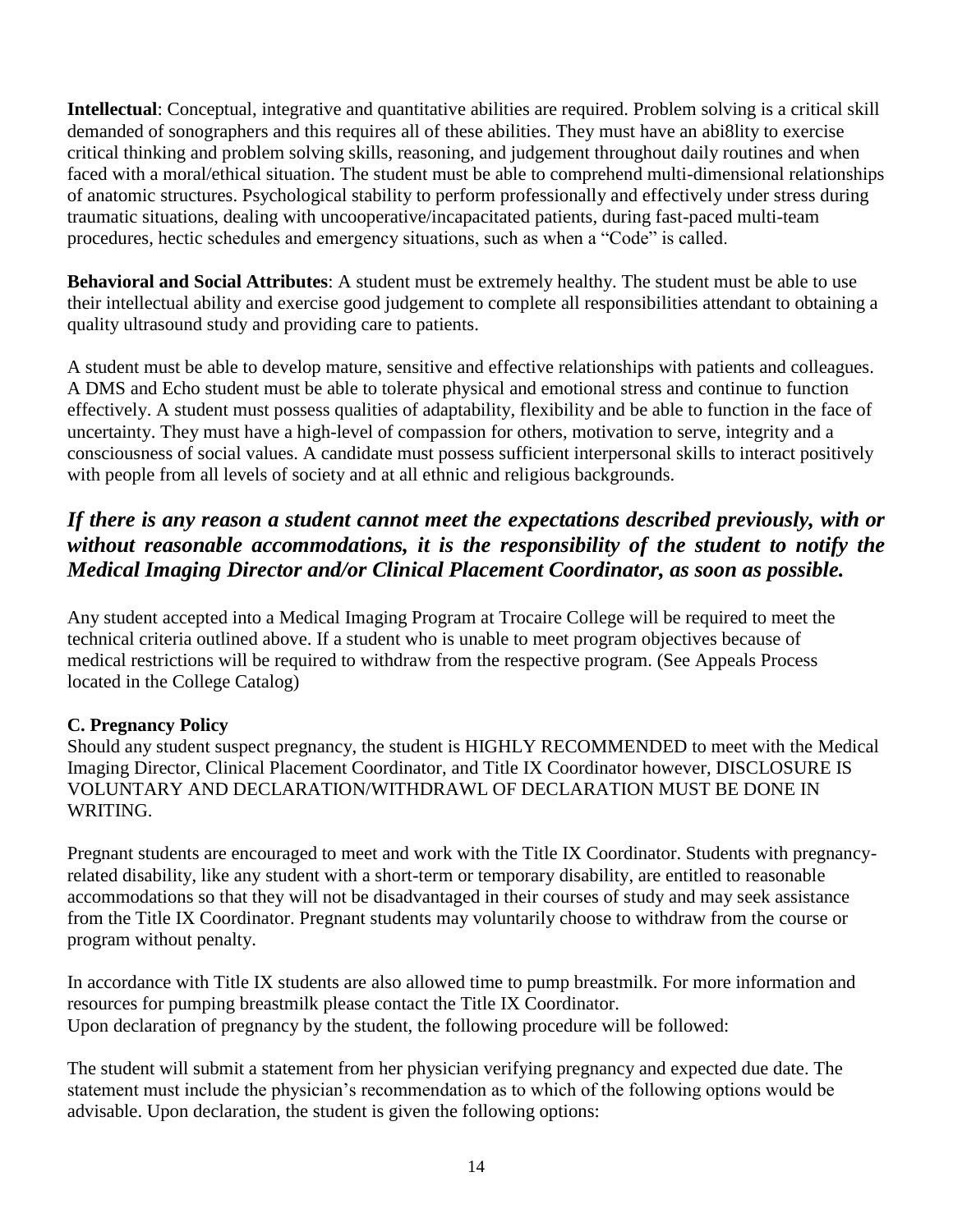- 1. The student can withdraw from the program with the possibility to return to the program at a later time, and begin at the start of the semester/session that was not completed.
- 2. Continued full-time status without restrictions in classroom but limited duties in clinic and laboratory.
- 3. Continue full-time status without restrictions in clinic, classroom and laboratory.

The physician's statement (Medical Clearance) shall be submitted to the Clinical Placement Coordinator who discusses the situation with the Medical Imaging Director.

#### **Additionally, a pregnant student has the right at any time, to withdraw/revoke the declaration of pregnancy in writing**.

#### **D**. **Latex Sensitivity Statement**

If you think you may have an allergy to latex, please see a physician who can administer a blood test to determine your sensitivity. If it is determined that you are sensitive to latex you should notify your instructors who can help minimize your exposure to latex products. Additionally, complete the "Latex Sensitivity" form found in the 'Forms Manual' and submit it to the Clinical Placement Coordinator.

#### **E. Communicable Diseases**

Any student who has been exposed to and/or has any communicable disease or condition must do the following:

- 1. Contact the Trocaire Wellness Center to discuss the condition. (716-827-2579)
- 2. Obtain a written physician's release to return to classes and/or clinical.
- 3. Submit this note to the Clinical Placement Coordinator and/or the Program Director.

#### **F. CPR Policy**

CPR certification must be submitted prior to the start of clinical in the first fall semester and must be kept current for the duration of the Diagnostic Medical Sonography Program. (Students not in compliance will not be allowed to participate in clinical experience until this requirement has been met and the absence will be counted as unexcused).

#### *Acceptable CPR (2 year) Certifications:*

American Heart Association Health Care Provider Level

#### **G. Health Insurance Policy**

A copy of the student's health insurance card, if available, must be submitted to the Clinical Placement Coordinator prior to the start of clinical in the first fall semester and must remain current for the duration of the Program. Some clinical sites require students to be insured.

#### **The Clinical Placement Coordinator is responsible for verifying student compliance with CPR verification and health insurance documentation.**

#### **H. Clinical Assignments**

- a. The Diagnostic Medical Sonography Program shall not mandate from students more than (40) hours in one week. This includes formal classes on campus and clinical assignments.
- b. Diagnostic Medical Sonography students will be assigned a particular Clinical Education Center (CEC) for each semester/session. Requests by students for specific CECs will NOT be entertained.
- c. It is the responsibility of the student to provide/arrange transportation to/from each of the sites.
- d. Scheduling accommodations are NOT made for work conflicts, daycare conflicts, etc. Students must make arrangements to be in attendance for clinical assignments during the required times.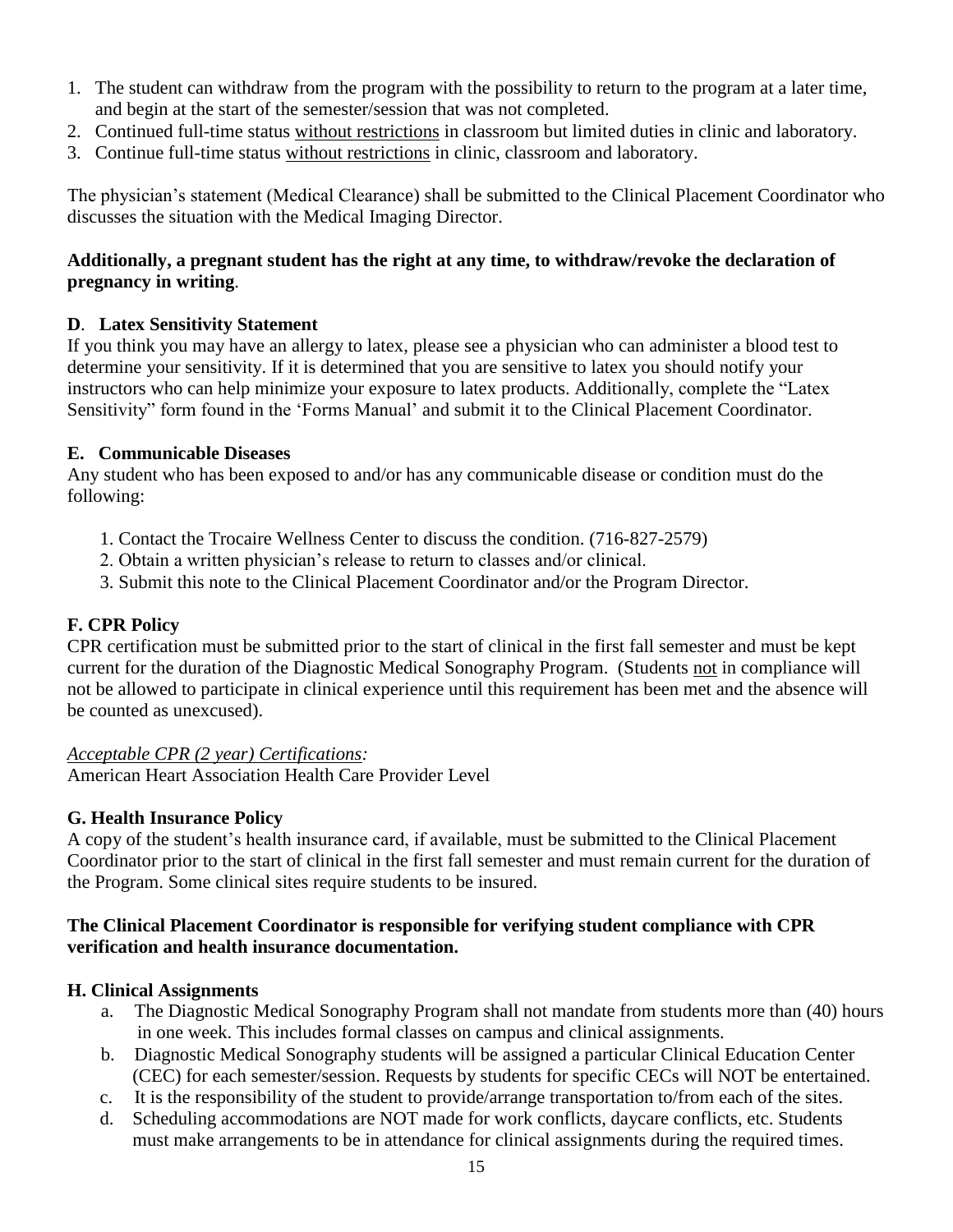e. Students are not permitted to refuse a clinical site for attendance. The Clinical Placement Coordinator will work with clinical site management to ensure that students are being placed at sites that are conducive to their educational learning.

#### **I. Behavioral/Dress Code for Clinical Experience**

1. Expected Behavior at Clinical Site: See SDMS Code of Ethics at: [https://www.sdms.org/about/who-we](https://www.sdms.org/about/who-we-are/code-of-ethics)[are/code-of-ethics](https://www.sdms.org/about/who-we-are/code-of-ethics)

2. Personal Grooming - The personal appearance and demeanor of Diagnostic Medical Sonography students at Trocaire College reflects both the College and Program standards. Students are expected to be professionally groomed at all times. Students not in compliance with dress code will not be permitted in the clinical area. Professional grooming includes meticulous personal hygiene.

- Hair will be clean and neat at all times.
- Hair longer than shoulder length must be tied back and kept off the face, shoulders, and chest. No low/loose ponytails and if hair is in a bun it must be neat.
- Hair must not be dyed unnatural colors (i.e. purple, lilac, green, turquoise, fire engine red, orange, bright yellow, blue….)
- Head coverings must not be loosely wrapped around the neck.
- Appropriate colored make-up, applied for day time, and worn in a simple and professional manner, is acceptable.
- Nails must be no longer than  $\frac{1}{4}$  inch above the fingertips.
- Colored polish is not acceptable clear only.
- All tattoos must be covered.
- Faces must be clean shaven. Beards, mustaches, and sideburns must be well trimmed.
- No perfumes, colognes, scented hair gels, or fragrant lotions should be applied prior to or during clinical.
- Leave jewelry (necklaces, bracelets, and rings) at home. A wedding band/wedding set and a watch (analog or digital only no smart watches – i.e. Apple Watch, etc) may be worn.
- A maximum of two small, plain, post style earrings may be worn in each ear no dangling earrings, gauges, or ornaments larger than a dime.
- No other visible body or facial jewelry and/or visible body piercings are allowed.

#### **Required Clinical Dress Code**

Clinical dress code policy is as follows:

- All clinical attire must be cleaned, pressed, appropriate, and professional.
- Mandatory gray scrub uniform shirts (with Trocaire patch professionally sewn on to the left shoulder – no tape, pins, Velcro, or glue) and gray pants.
- Clean solid white, black, or gray tee shirt: long or short sleeved (no printing visible)
- Optional white, black, or gray warm up jacket with a Trocaire patch professionally sewn (no tape, pins, Velcro, or glue) on the left shoulder. Warm up jackets not meeting these guidelines will not be allowed.
- Undergarments are to be unobtrusive and not visible at the sleeves or hem.
- White, black, or gray socks must be worn and be high enough to cover to above the ankle area.
- White, black, or gray professional shoes (i.e.: clogs, sneakers) without open backs, toes, or arch area perforations are acceptable. Clogs with heel straps may be worn as long as the strap is utilized to secure the foot in the shoe.
- Pen and pocket notebook.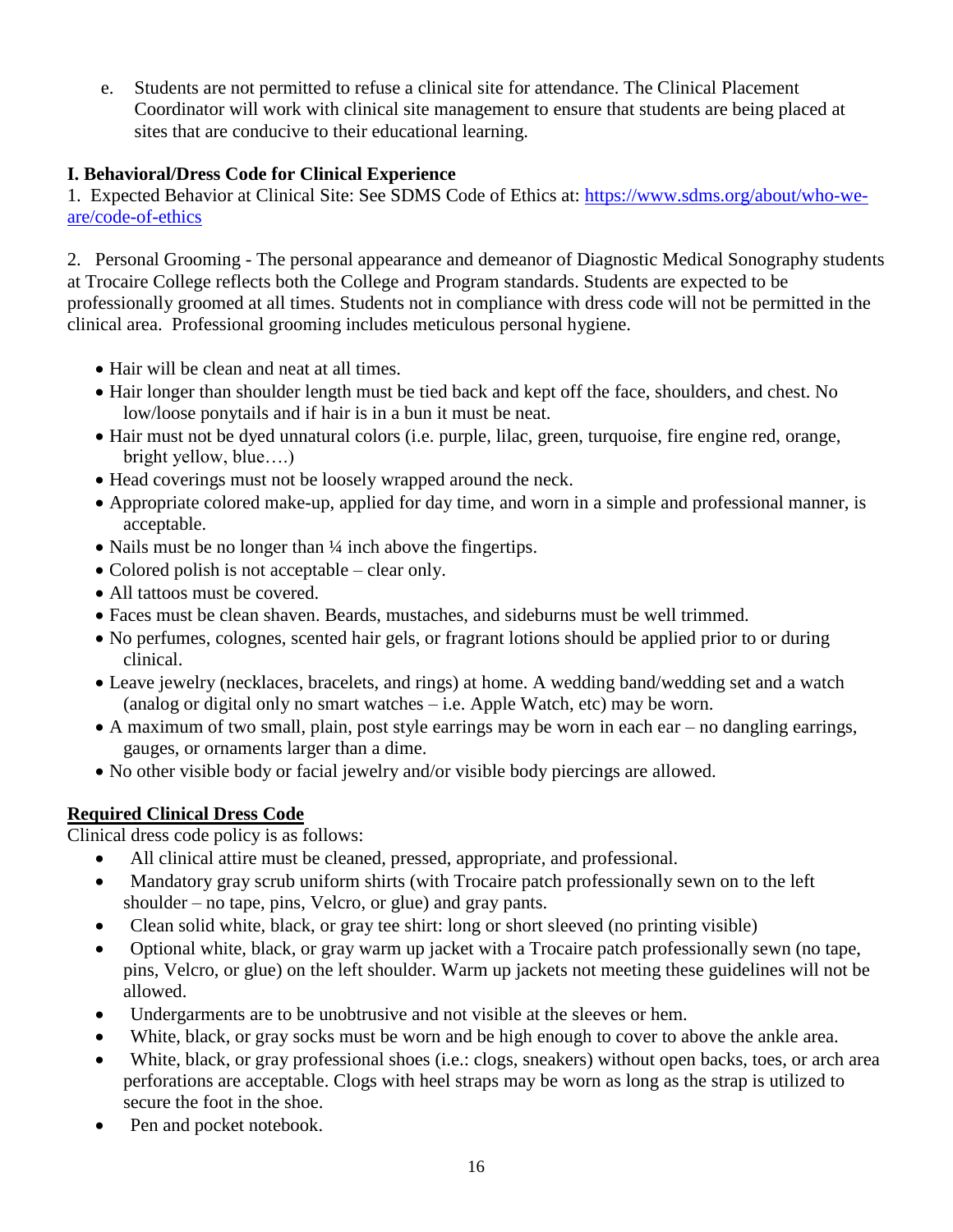• Trocaire photo ID badge.

#### **Arriving to clinic without having Trocaire photo ID badge will result in a Non-Compliance Form violation. The student will be dismissed from clinic for the day/or until student is in possession of missing items. Any absence(s) incurred will be unapproved and guidelines for making up missed clinic time will be followed.**

Hijab/head scarf: must be of a solid white, black, or gray color. It should be styled away from your chest so that it does not fall forward to your patient. If you must cover your arms with long sleeves, wear an operating room "coat/gown" over your uniform. Another option is to wear a turtle neck and style your hijab off your neck. Please be aware that protocols for covering hijabs/head scarfs may vary at sites if entering sterile areas.

No student is to leave any site wearing or carrying out scrub attire which is owned by that facility.

#### **J. Attendance Policy**

Attendance affects the quality of academic performance. Therefore, prompt and regular attendance in lectures and laboratory sessions, as well as in the clinical education centers, is expected of all students.

- **1.** Academic Attendance
	- a. See current College Catalog for Class/Academic Attendance Policies.
	- b. Each Diagnostic Medical Sonography course may have specific attendance policies. Read each syllabus carefully for details.
	- c. College Closing/Cancellation of Classes Cancellation of classes will be posted. Closures for inclement weather will be announced over all major Buffalo radio and TV stations (e.g. WBEN, WGR, etc.), and the Trocaire Emergency Notification System.

#### **2.** Clinical Attendance

Starting times may vary as per clinic site/adjunct faculty. Students requiring special arrangements will be reviewed on an individual basis.

a. Clinical Absenteeism Policy:

In case(s) of absence(s) from the clinical site, it is the student's responsibility to:

- 1) Call the clinical affiliate at least 30 minutes prior to site start time.
- 2) Ask to speak with, or leave a message for the assigned adjunct faculty, instructor, and/or Diagnostic Medical Sonography Supervisor. Text messages will not be accepted as official notification.
- 3) Adjunct Faculty will notify the Clinical Placement Coordinator of clinical absences. Absences per given course are to be made up according to the clinical time make-up policy.

All medical notes and/or legal documentation must be submitted to the Adjunct Faculty **within 48 hours** from the date of the absence. Medical notes must indicate student illness or injury. Regularly scheduled medical/dental appointments are not acceptable reasons for excused absences.

#### **Utilizing Trajecsys to Clock In/Clock Out for Clinic**

Each student must clock in and out using the Trajecsys system. Additionally the student must use Geo location to clock in and out so that program faculty may verify location for liability purposes.

 Attendance without a completed record does not exist. Students will not receive credit for clinical hours that are not properly recorded (both clocking in and clocking out) within Trajecsys with Geo location.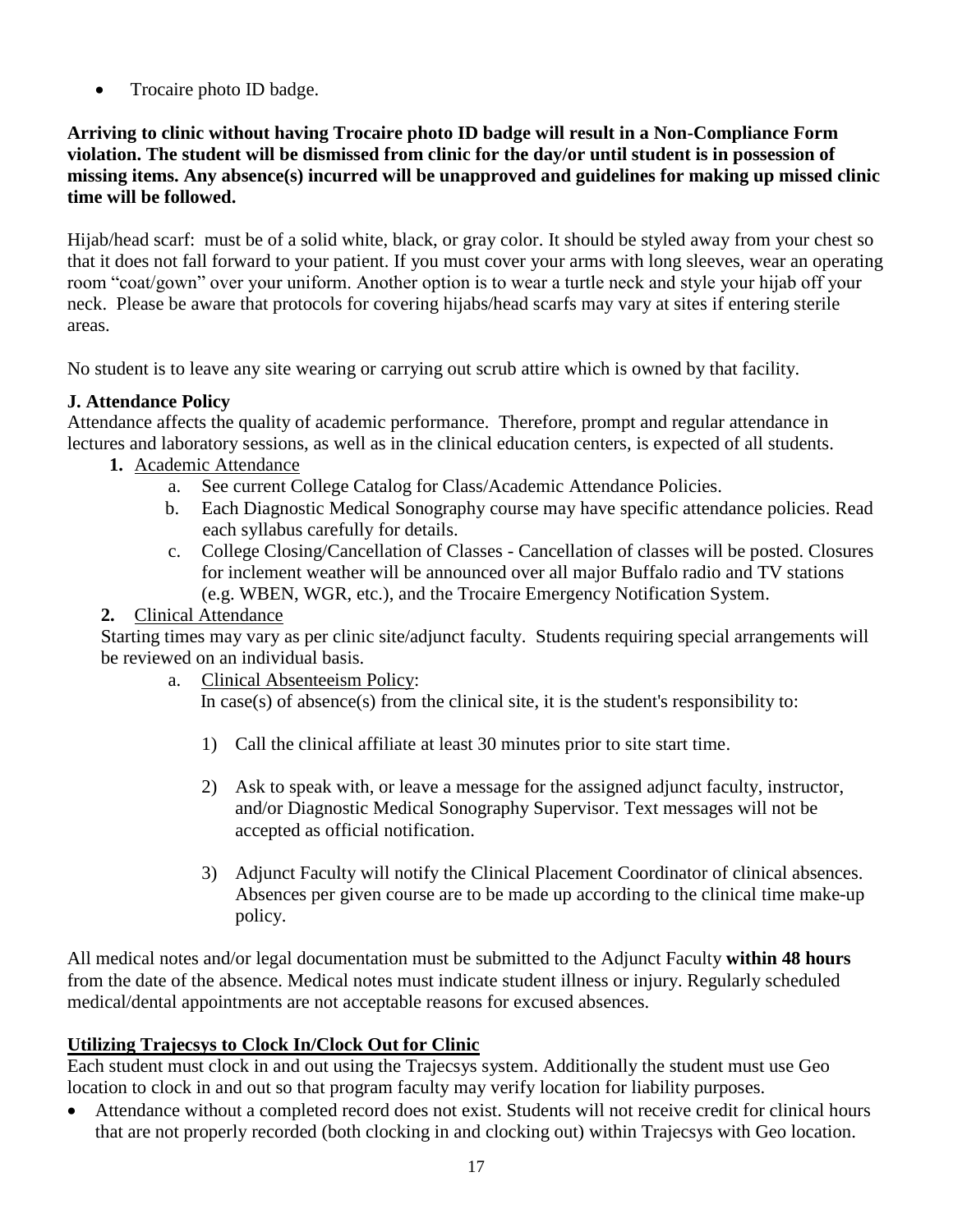For instance, if you forget to clock in as you arrive to clinic or forget to clock out when you leave clinic, or you do not use Geo location, the clinical time worked is void. The clinical day is considered an unexcused absence, and the student will have to make-up an entire day of clinic.

#### **Clinical Make-Up Policy**

Should a student require clinical make-up hours, he/she is responsible for scheduling the time with the adjunct faculty or clinical instructor of the diagnostic medical sonography department at the clinical education center where the absence took place. Written permission must be obtained from the adjunct faculty or clinical instructor in order to verify permission, and this must be submitted to the Clinical Placement Coordinator for approval (See Make-up Verification Form in the Forms Section). Make-up must be completed at the specific clinical site where the student was scheduled when the absence(s) occurred. No clinical make-up hours will be scheduled during times when the College is officially closed, nor will they be scheduled during weekends, holidays or evening hours.

1. Fall & Spring Semesters:

 Make-up dates are to be scheduled and approved by the Clinical Placement Coordinator as soon as possible, following the day that the absence has occurred and must be completed no later than the final week of the semester. Failure to do so will result in an FX grade for the course. Extenuating circumstances will be reviewed on an individual basis.

2. Summer Clinical Component:

 Make-up dates must be completed immediately following the last scheduled clinic day of the session. All other rules for making up clinical time remain the same. Extenuating circumstances will be reviewed on an individual basis.

#### **Holidays**

All holidays observed by the College will be honored for clinical and didactic education. Holidays are printed in the Trocaire College Student Handbook and Planner (distributed to all students, faculty, and staff annually). Observance of religious holidays should be brought to the attention of the Clinical Placement Coordinator and Medical Imaging Director for discussion and circumstances will be considered on an individual basis. Approved time off will be in accordance to holiday observance and the student must contact the Clinical Placement Coordinator via email in advance of the holiday for approval of specified date(s).

#### **Bereavement Policy**

In the event of the death of a spouse, life partner, parent, sibling, child, mother or father-in law, grandparent, or grandchild, a leave not to exceed three (3) consecutive days within the week of death will be granted. Any time that exceeds the 3 days must be made up. Students must be able to show proof of death in the immediate family.

#### **Clinical & Skills Assessment Remediation**

When a Diagnostic Medical Sonography student exhibits difficulty(ies) in clinical psychomotor skills/performance and/or skills performance in the Clinical Skills lab, remediation is mandatory. The adjunct faculty member(s) and/or clinical instructor will submit the recommendation for remediation. **The student is responsible for arranging an appointment with the Clinical Placement Coordinator to arrange for remediation time. If the student does not contact the Clinical Placement Coordinator within 48 hours of written recommendation from faculty/clinical instructor the student will incur a Non-Compliance violation.** Whenever possible, remediation will occur within the College laboratory. The clinical and skills assessment remediation form will be filled out in Trajecsys with a detailing of both the stated objective(s)/skills and an area to document student progress. Failure to follow this procedure will be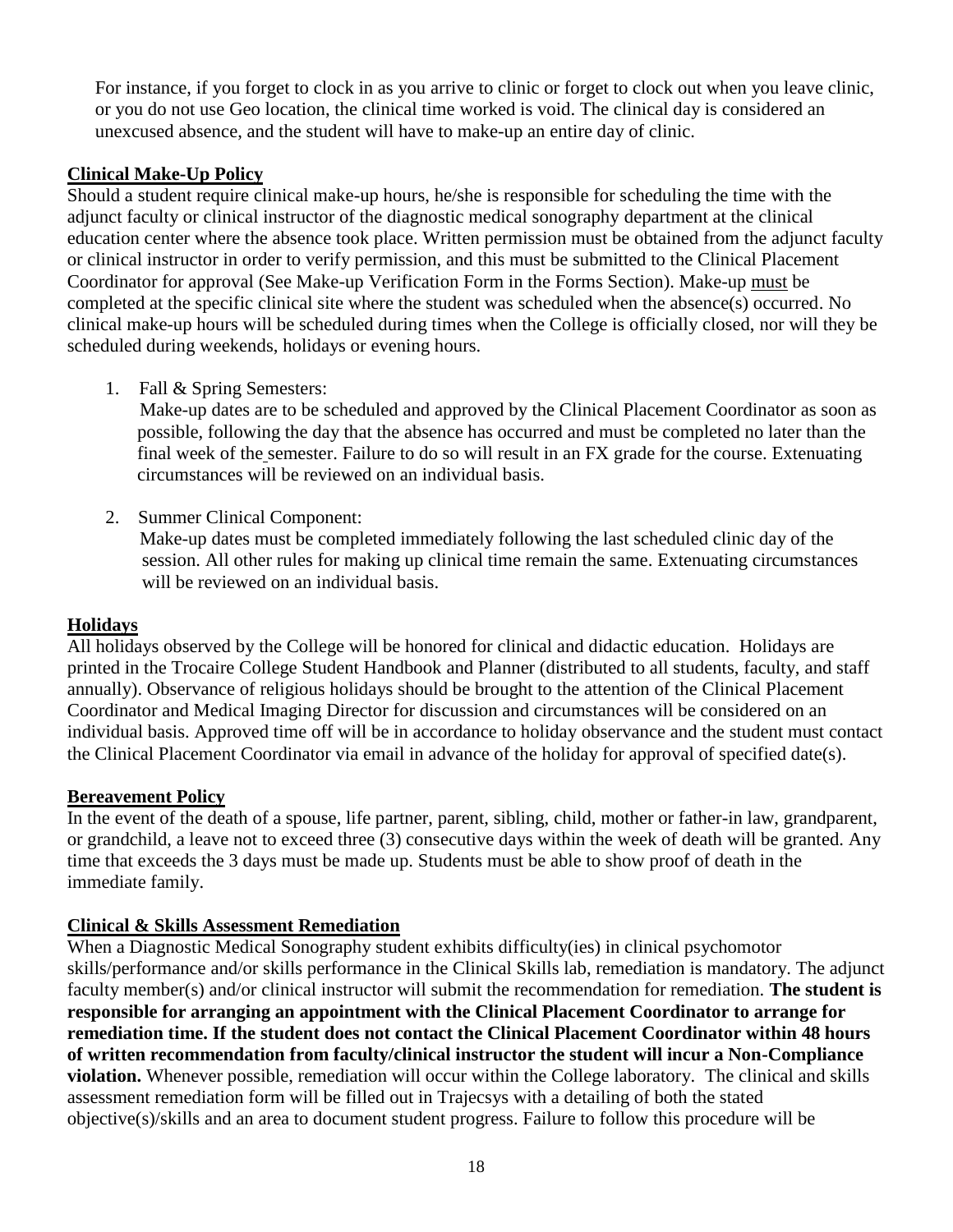documented and utilized in conjunction with the student's clinical evaluation(s). (See Remediation form in Forms Manual)

#### **K. Progression In The Diagnostic Medical Sonography Program**

If a student is unsuccessful in any one of the DMS courses, (grade below "C" in any DMS course) or if the Objectives for clinical education are not met, the student cannot advance to the next level of the Diagnostic Medical Sonography Program. Each case will be reviewed by the Medical Imaging Director and course instructor to determine eligibility for readmission. However, should a student be unsuccessful in any two or more DMS courses, the student will not be recommended for readmission to the Program. Failure to meet program requirements contained within this Program Policy Manual (pertaining to specific, general, didactic, and/or clinical requirements) will also prevent progression within the Diagnostic Medical Sonography Program.

#### **L. Disciplinary Action**

Disciplinary action will be initiated if a Diagnostic Medical Sonography student fails to follow program policy guidelines and/or meet program requirements. This will include use of the Non-Compliance Form with consequences potentially leading to Program dismissal should infractions not be rectified accordingly. Students are also expected to follow the Trocaire College Catalog. Consequences may include probationary measures, grade adjustments or dismissal. See the Non-Compliance form in the "Forms Manual".

#### **M. Readmission Policy**

- 1. If a Diagnostic Medical Sonography student fails to achieve a grade of "C" or better in any DMS course/clinical/labs, the Diagnostic Medical Sonography Faculty will review the following criteria to determine if a student is eligible for readmission. If a student is not successful in one DMS course/clinical/labs they are eligible for re-admission. If they are not successful in two or more DMS course/clinical/labs they are not eligible for readmission to the Diagnostic Medical Sonography Program.
	- a. Academic Performance:
		- 1. Examinations, quiz grades, homework and course performance
		- 2. Attendance
		- 3. Professionalism/Behavior/Attitude
	- b. Clinical Performance:
		- 1. Clinical Evaluations
		- 2. Clinical Anecdotal Records
		- 3. Clinical Adjunct Faculty Recommendations
		- 4. Attendance
		- 5. Mastery Level Competency Sheet
		- 6. Professionalism/Behavior/Attitude
	- c. Diagnostic Medical Sonography Advisor's recommendation
	- d. Achievement in other required program and core courses
	- e. Adherence to the SDMS Code for Code of Ethics to include Non-compliance
- 2. The Medical Imaging Director will then notify the student by way of a letter if he/she has been deemed eligible for readmission to the Diagnostic Medical Sonography Program.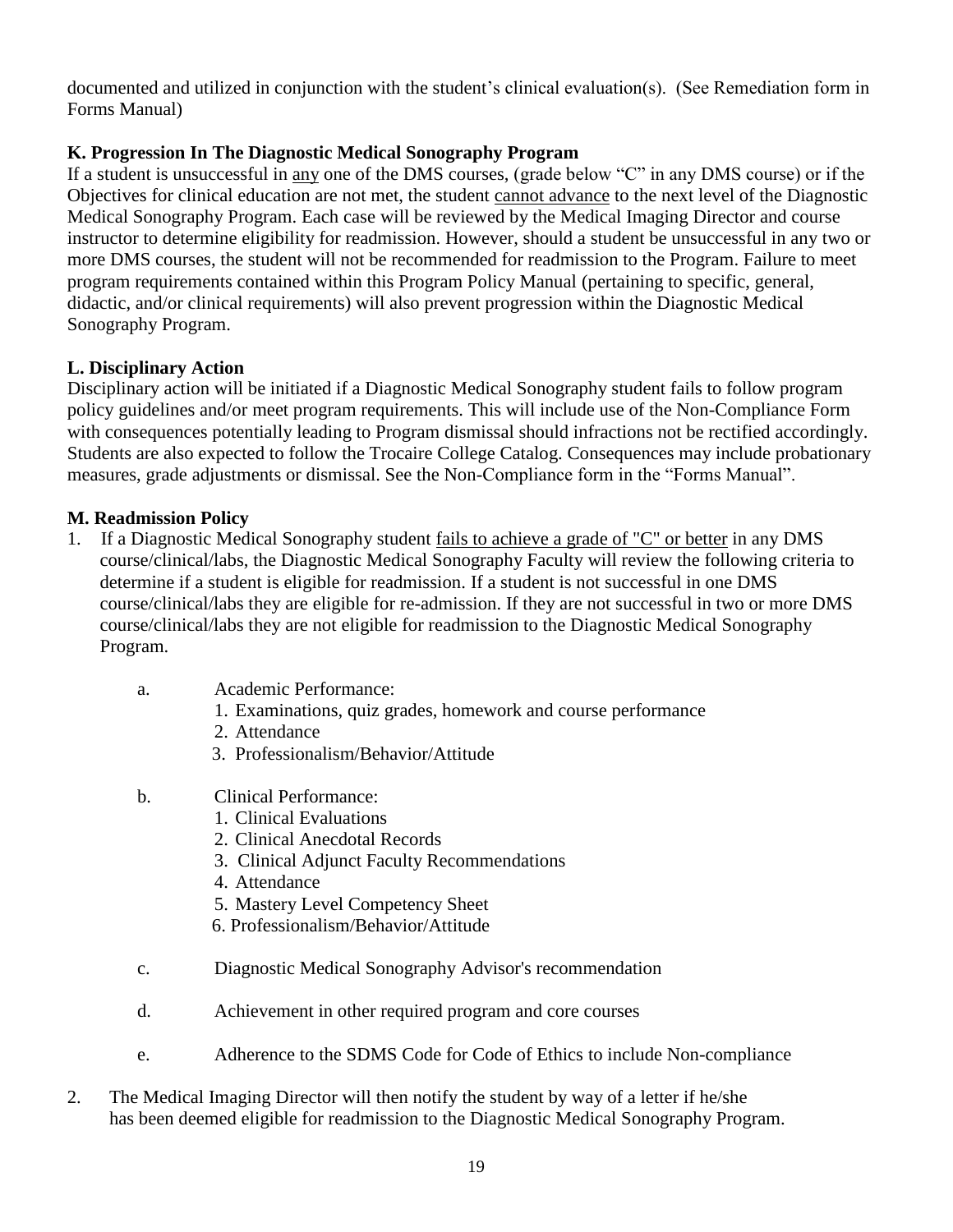- 3. Readmission is contingent upon the following:
	- a. Completed Request for Readmission forms submitted to the Medical Imaging Director requesting readmission. (See Forms Manual)
	- b. Successful completion of Diagnostic Medical Sonography Program Readmission criteria which would include the following:
		- 1. Meet with both the Medical Imaging Director and the Clinical Placement Coordinator.
		- 2. Review of assigned media and completion of a one page summary of any two.
		- 3. Successful completion of selected laboratory competencies OR auditing last clinical course the student completed and demonstrate competency by successfully completing the clinical course requirements.
		- 4. Setting a meeting schedule with the Medical Imaging Director for the semester that the student is repeating a course in to discuss the progress and/or any struggles that the student is encountering.

The timeline for readmission and due dates of above items will be discussed and set with the student during the meeting with the Medical Imaging Director and Clinical Placement Coordinator. Students failing to complete all of the above requirements will be denied readmission to the program. A student denied readmission has the right to appeal the decision. A student who desires an appeal should contact the Medical Imaging Director. A student is allowed readmission into the Diagnostic Medical Sonography Program only once.

#### **N. College Grading Policy**

The Diagnostic Medical Sonography Program Grading Policy mirrors Trocaire's Grading Policy

| Grade       |                   | (Range)                     |
|-------------|-------------------|-----------------------------|
| $A+$        | $=$               | 97-100                      |
| A           | $=$               | 93-96                       |
| $A -$       | $=$               | 90-92                       |
| $B+$        | $=$               | 87-89                       |
| B           | $=$               | 83-86                       |
| $B-$        | $=$               | 80-82                       |
| $C+$        | $=$               | 77-79                       |
| $\mathbf C$ | $=$               | 73-76                       |
| $C-$        | $=$               | $70 - 72*$                  |
| $D+$        | $=$               | 67-69                       |
| D           | $=$               | 63-66                       |
| D-          | $=$               | $60 - 62$                   |
| F           | $=$               | $<$ 60                      |
| <b>FX</b>   | $\qquad \qquad -$ | Failure, Unsatisfactory     |
|             |                   | Attendance                  |
| W           |                   | Withdrawl (without academic |
|             |                   | penalty)                    |
|             |                   |                             |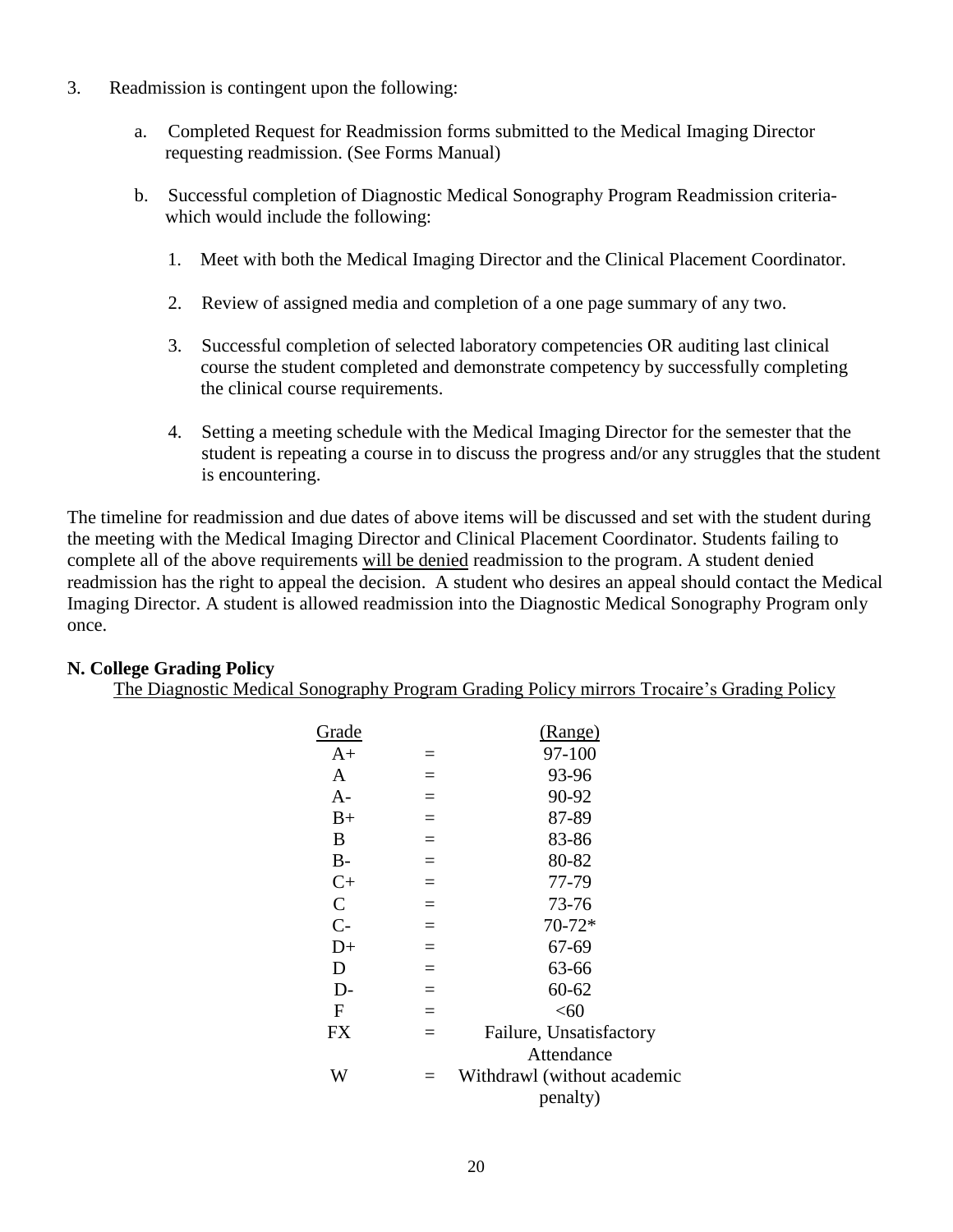#### *\*A student cannot progress to the next level in the Diagnostic Medical Sonography Program if he/she receives any grade below "C" in ANY of the Diagnostic Medical Sonography core courses/clinic/lab.*

FX- Failure because of excessive absence. I- Incomplete - See College Catalog under Grading. W- Withdrawal - See College Student Handbook/ Planner WF- Withdrawal failure

#### **O. Services for Students With Disabilities**

Trocaire College offers students with disabilities reasonable academic accommodations and services to enable them to fully participate in the mainstream of the educational process. In compliance with Section 504 of the Rehabilitation Act of 1973 and the Americans with Disabilities Act of 1990 and Amendment Act of 2008, the College provides services on an individual basis for students with disabilities. Students are required to provide documentation to indicate need for services.

Students are encouraged to contact the Coordinator of Disabilities (716-827-2412) at the time of admission to the College. Services or academic accommodations will be based on individual needs and course requirements. They include, but are not limited to, extension of time for testing, tutoring, note-taking, readers and writers for examinations, iPads for use of recording of reading material and lectures, learning materials in special format, and assistive technology.

#### **Responsibilities**

Every student has a responsibility to provide documentation from a qualified licensed professional of their disability prior to accommodations.

Every student has a responsibility to follow recommendations and established procedures for academic support.

#### **General Guidelines for Documentation**

- 1. Student must make an appointment with the Coordinator of Disability Services.
- 2. The Coordinator of Disability Services will conduct an initial intake interview. In this interview the student will be expected to identify themselves as having a disability and will be asked to provide documentation that includes a diagnosis or an assessment of a disability.
- 3. If the student has:
	- 1. no prior documented disability then the student will be referred for appropriate evaluation.
	- 2. a prior documented disability, the student will be granted provisional accommodations for 30 calendar days until up-to-date documentation is provided. Failure to adhere to the above stated timeframe will result in the suspension of accommodations until the documentation is delivered.
- 4. After proper documentation has been submitted, please allow at least (5) business days before accommodations are granted.
- 5. A letter will be given to a student's instructors informing them of the accommodations.
- 6. Students must sign up in the PCAS at least three (3) days before the test/exam/quiz is to take place. Accommodations will not be granted without the appointment.
- 7. Students must meet with the Coordinator of Disability Services at the start of each semester to review/update accommodations. In determining the acceptability of documentation, Trocaire College follows "Best Practices: Disability Documentation to Higher Education," including the "Seven Essential Elements of Quality Disability Documentation." See the website at [www.trocaire.edu](http://www.trocaire.edu/)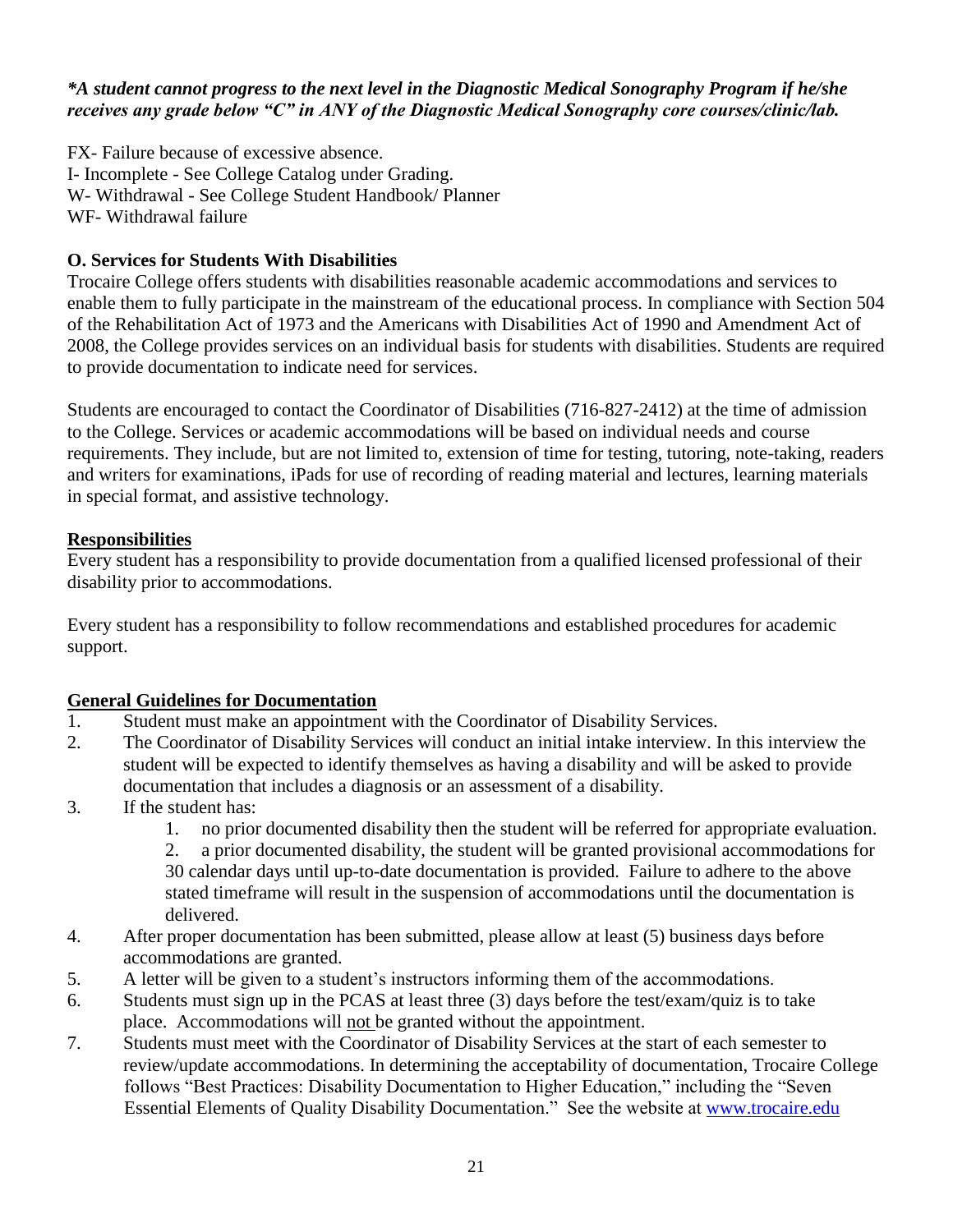#### **Confidentiality**

Information regarding a student's disability is considered confidential and will be shared only with those at Trocaire College who need to know. That includes administrators, faculty and staff who have access to disability relation information, only in so far as it affects their functioning in their respective areas of responsibilities.

#### **P. College Safety and Security**

Campus Safety and Security at Trocaire College works in conjunction with students, faculty, and staff toward ensuring their security throughout the campus. Trocaire employs uniformed guards through a private security service. The guards work closely with the Buffalo Police Department.

In order to support emergency services on and around the Trocaire campus, we rely upon a strong working relationship with not only the Buffalo City Police Department, but also the Buffalo Fire Department. We also call on the services provided by local first responders.

In keeping with the Cleary Act, we provide vital information and statistics about incidents on and around the campus community in an annual security report published on the Department of Education website.

We believe in a well-informed community; in keeping with this, notices of pertinent security related happenings and incidents are posted on security boards throughout campus.

For additional information contact Director of Facilities, Choate Campus Room 337.

#### **1. Crime Prevention**

The key to a safe and secure environment in any area is crime prevention. Campus Safety and Security utilizes uniformed guards in most cases when classes are in session. The college also utilizes security cameras which are installed in several areas on campus. Crime prevention is a joint effort however, and cannot be accomplished without the assistance of the entire Trocaire community of students, faculty, and staff. The security committee has composed a list of several crime prevention and safety tips which are distributed at the beginning of each semester.

In addition to uniformed security officers, there is a campus-wide Security Advisory Committee comprised on faculty, staff, administration and students.

#### **2. Campus Safety and Security Phone Numbers**

716-827-2500: Main Desk Choate Campus 716-445-2104: Emergency – Choate Campus Only after 6:30 p.m. (use an outside line)

#### **3. Fire Safety**

If the alarm sounds, all occupants of the building must vacate immediately. Close office and classroom doors. Should an alarm sound while an exam is being taken, hand exams and answer sheets to the instructor as you exit the room unless your safety is otherwise jeopardized.

 **Revised 7/2016 Revised 7/2017 Revised 7/2018 Revised 8/2019**

#### **Q. Trocaire College Diagnostic Medical Sonography Course/Classroom Policies Testing Policy**

1. Examination dates will be noted on class syllabi.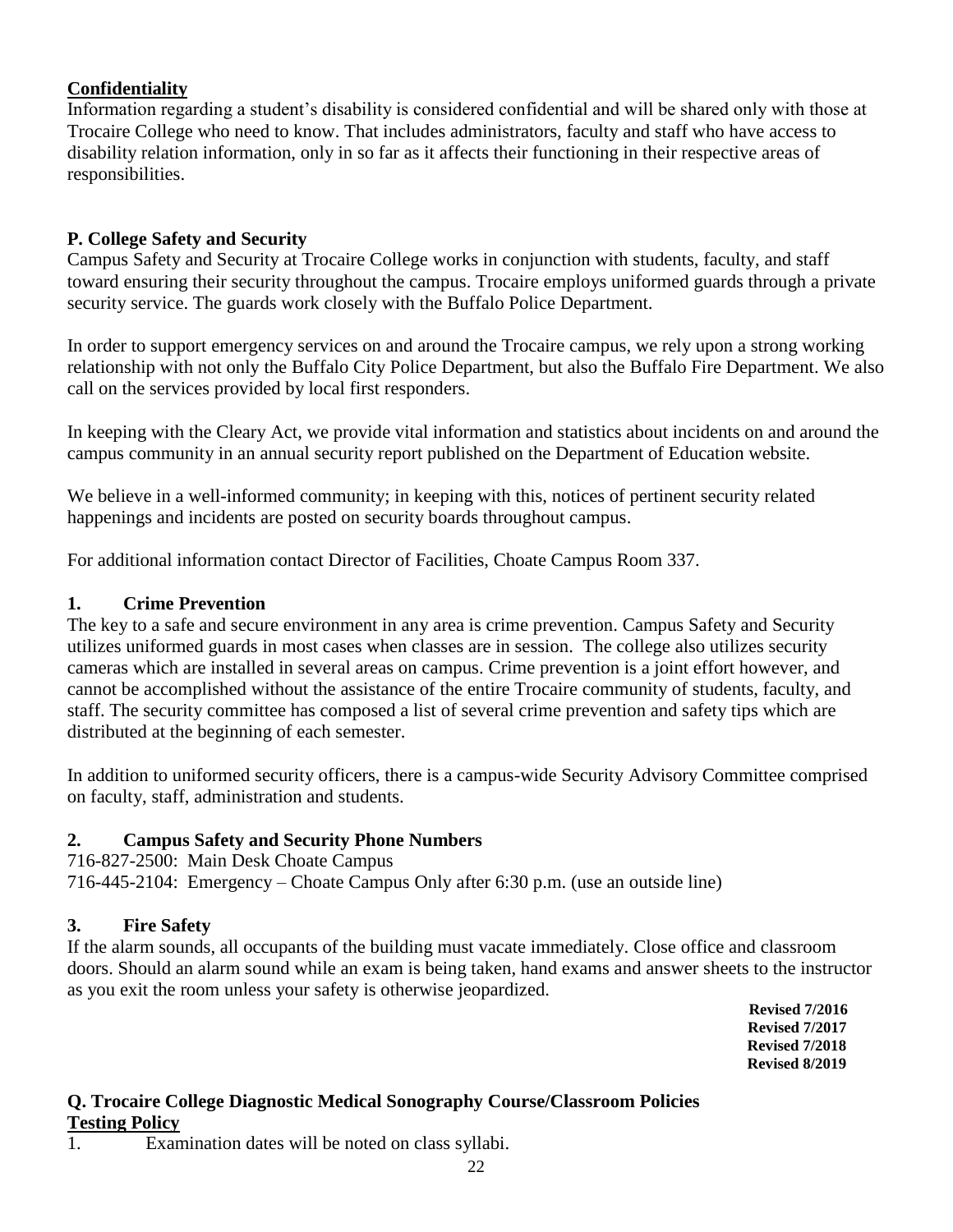2. If an absence occurs on a test date, the student must present documentation, before or on the next scheduled meeting day for that class, explaining that the absence was unavoidable. Acceptable documentation provided to the respective faculty member includes:

> A medical or legal excuse on official letterhead Proof of death of an immediate family member Written request for observance of religious obligation Written notification prior to test date of extenuating personal circumstance

If proper documentation is submitted, the student will be afforded the opportunity to be provided with an equivalent test, project, paper, or alternate make-up exam. Without proper documentation, a permanent grade of zero (0) will be recorded for missed assignments, tests, etc.. The Medical Imaging Director in consultation with the faculty member may make exceptions for extenuating circumstance affecting the student not listed above.

- 3. Examination grades will be determined from computer answer sheets only. This will be the only indicator of the student's grade. There are *no* exceptions.
- 4. Computer answer sheets will *not* be handed back to the student. If the student wants to review his/her answer sheet, it is the individual's responsibility to arrange an appointment with the instructor.
- 5. The examinations will be handed back to the students during a class period for a review of each question. Following the review, exams will be returned to the instructor and maintained in individual student files.
- 6. If a student receives an examination grade below 75%, it is highly recommended that the student make an appointment with the professor to review the exam/grade.

#### **Final Examinations**

- 1. Final examinations in the Diagnostic Medical Sonography courses occur during the last two (2) weeks of the college academic semesters. Students are **EXPECTED TO BE IN ATTENDANCE** at the assigned time. Final exams will not be re-arranged for any reason (i.e. vacations, weddings), except in extenuating circumstances (i.e., illness, death of immediate family member). Members of the military who must be absent at the time of a scheduled final exam due to service related responsibilities, should speak with the Medical Imaging Director and the course instructor to make optional testing arrangements. Failure to take the final exam at the assigned time will result in a grade of zero (0) for that exam.
- 2. Students are required to be present and/or available on the Tuesday and Thursday of the last week of the semester.

#### **Academic Dishonesty**

Academic endeavors demand personal honesty from all participants in order to foster an environment in which optimal learning can take place. Academic integrity is consistent with Trocaire's mission and culture.

#### **Definitions**

Academic dishonesty may be defined as: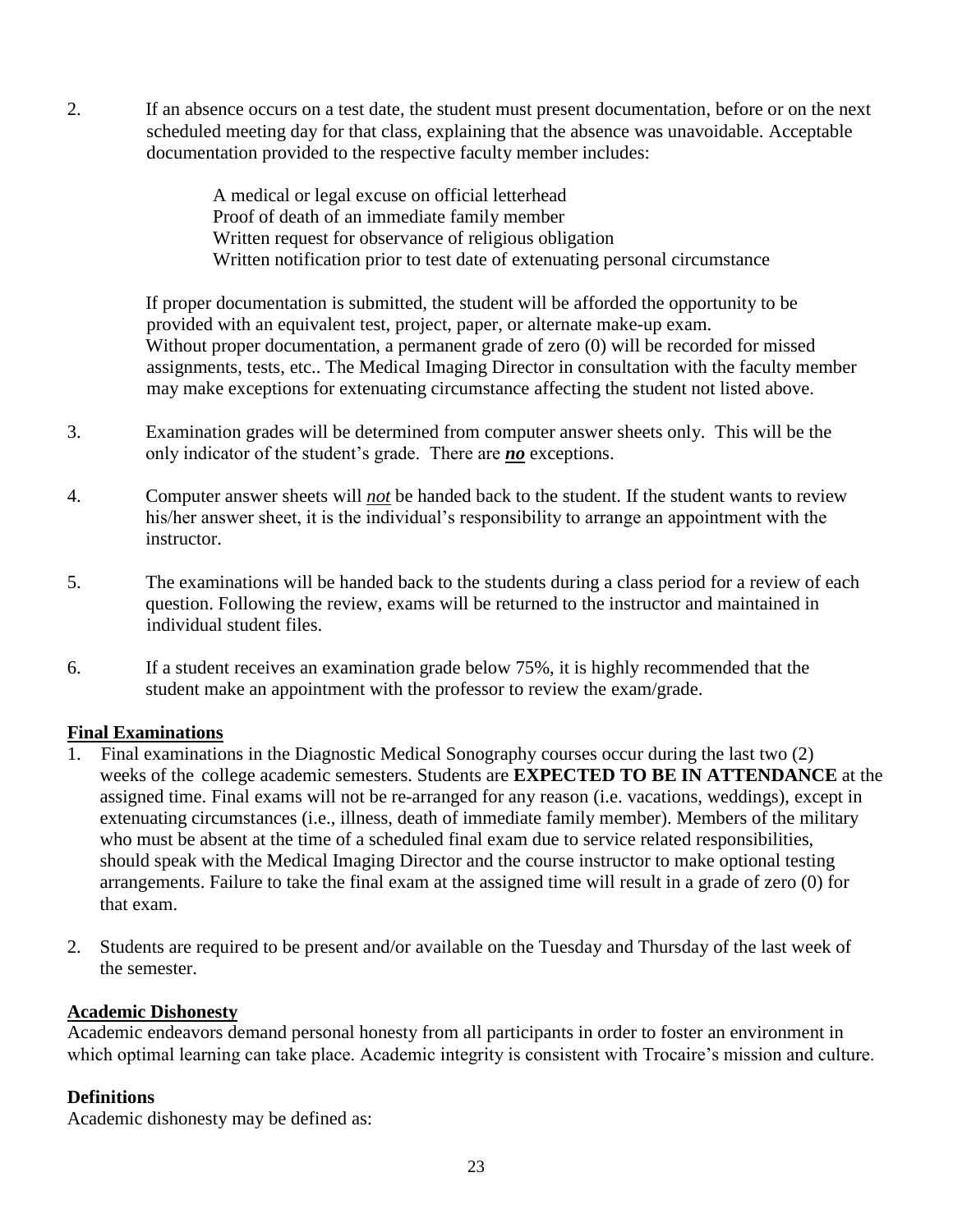- A. Cheating giving or receiving answers on required/evaluative material, using materials or aids forbidden by the instructor, alteration of academic records, unauthorized possession of examination, or the falsification of admissions, registration or other related college materials.
- B. Plagiarism the offering of someone else's work as one's own, using material from another source without acknowledgement including the reprinting and/or importing in whole or in part term papers found on internet sites without acknowledgement.
- C. Interference interfering with the work or another student by either obtaining, changing, or destroying the work of another student.
- D. Buying or selling of term papers, homework, examinations, laboratory assignments and computer programs/assignments.
- E. Falsifying of one's own or another's records.
- F. Knowingly assisting someone who engages in items A-E above.

#### **Penalties**

Penalties that may be imposed include, but are not limited to the following:

- A. Faculty may impose the following penalties within the context of a course,
	- 1.Lowering of a grade or failure for a particular assignment.
	- 2.Lowering a grade, failure and/or dismissal from the course.
- B. The Medical Imaging Director responsible for the student's curriculum may impose harsher measures within context of the College such as,
	- 1.Disciplinary probation may include mandatory repeat of a course, etc.
	- 2.Dismissal from the program.
- C. The Medical Imaging Director may recommend to the Vice President for Academic Affairs that the student be suspended/dismissed from the College.
- D. The Vice President for Academic Affairs may suspend the student from the College for a period of one semester or more. When deemed appropriate the student may be dismissed from the College.

#### **Classroom Policy During Test Taking**

All personal belongings are required to be placed in the front of the room, or on the windowsill ledge.

This is to include, but is not limited to: books, papers, backpacks, book bags, purses, cell phones, and pagers. No smart watches (i.e. Apple Watch, etc.) are permitted to be worn during testing.

Cell phones are to be turned off, including vibration mode. Cell phones are not to be used as calculators. No ear pieces are to be used.

Hair should be styled away from the face. No hats or hoods are to be worn during testing.

Shoes must remain on at all times during testing.

No food or beverages are allowed during testing.

Students are not allowed to ask questions of any kind during tests, quizzes and/or exams unless he/she is verifying a typographical error.

#### **Attendance Policy ATTENDANCE IS MANDATORY**.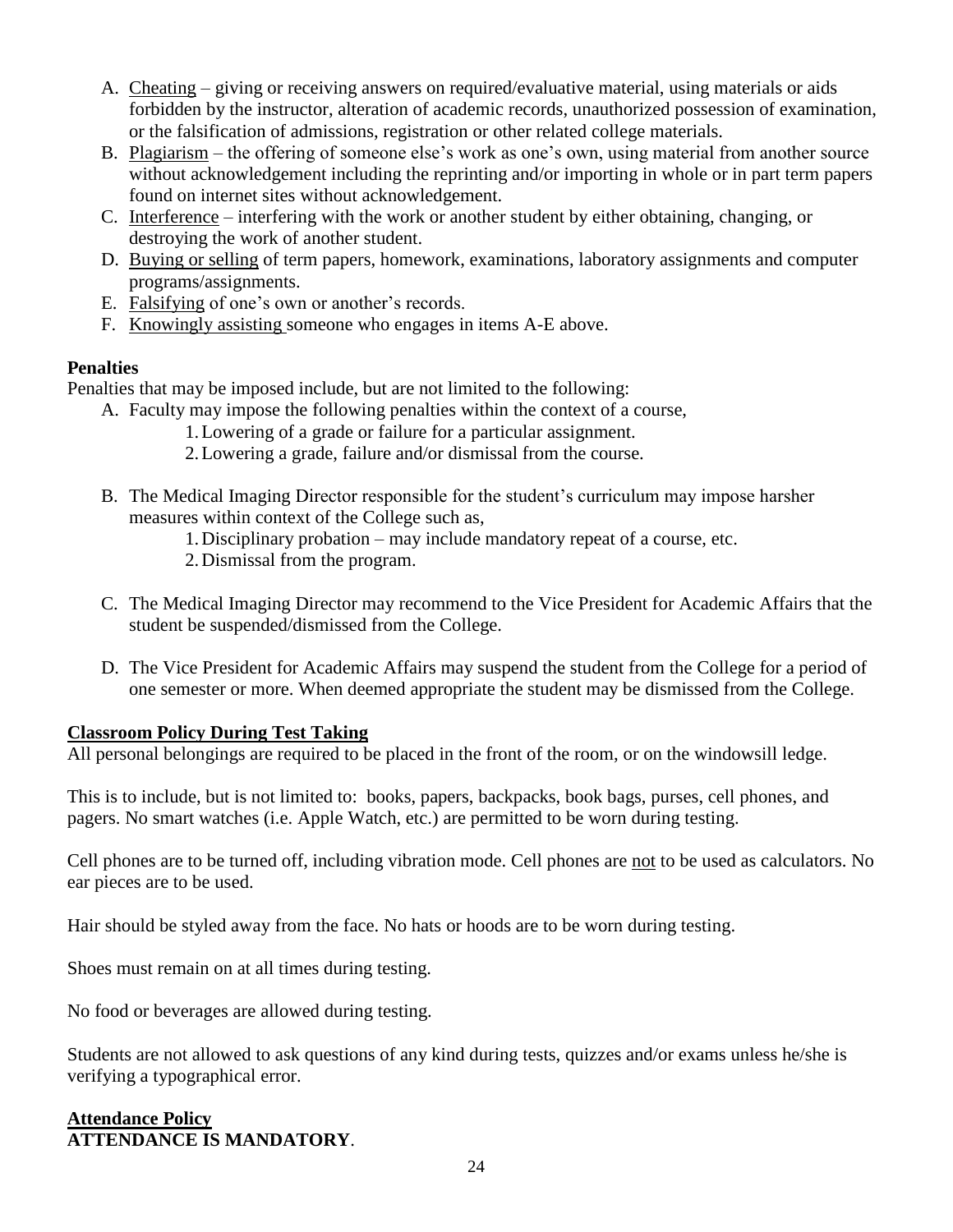As taken from the Trocaire College Catalog: "Students are expected to attend all regularly scheduled classes. Each instructor will determine the requirements for attendance within specific courses."

Any student having absences greater than what is allowed (as noted in the course syllabus) will see a lowering of the final grade. Specifics for individual courses are stated in the course syllabus.

Attendance will be taken at the start of each class. Should there be an emergent reason for not being able to attend class, a phone call to the instructor must be made at least 30 minutes prior to the scheduled start time of that particular class. Text messages are not acceptable means of communicating your absence. A student who is absent from a class is held responsible for all work which was due on that date, quizzes and tests which were performed on that date, information provided during class and work assigned on that date. Please make an effort to have a classmate provide you with updates from the time you have missed and realize that work handed in late can and may have points deducted should you not follow the proper policy.

#### **Tardiness Policy**

Classes begin promptly. Tardiness will not be tolerated; it is very disruptive to classmates as well as instructors. If you are going to be tardy a phone call must be placed to the instructor at least 15 minutes prior to the scheduled start time of the class. Text messages will not be accepted as official notification. If you are not present when attendance is taken at the start of class, or if you have not called to leave a message saying you are going to be late, then you will be considered tardy.

Tardiness will result in a lowering of your final grade. Excessive tardiness can result in a grade of "FX" for the course and your course syllabi should be consulted.

| Late 2 times $=$ 3 point grade drop       | Ex: $(B+)$ to $(B)$           |
|-------------------------------------------|-------------------------------|
| Late 3 times $= 6$ point grade drop       | Ex: $(B+)$ to $(B)$ to $(B-)$ |
| More than 3 times $= 10$ point grade drop | Ex: $(B+)$ to $(C+)$          |

#### **Cell Phone Policy**

Cell phones must be silenced or shut off and out of sight during class/laboratory. Cell phones will not be used as a time piece or a calculator. Specifics for each course will be detailed in course/clinic syllabi.

#### **Dress Code for Class and Laboratory**

During the lecture part of classes, students may wear comfortable, appropriate and presentable clothing. It is expected that outfits will be clean and will not contain any offensive language or pictures. "Tube tops", "halter tops", deep-set necklines, and very short, tight skirts and shorts should not be worn to class. Shirts and blouses must extend to the waistband. Underwear should not be visible above pants that are riding below the hip line. Sunglasses and hats are not to be worn in the classroom.

During lab sessions students will be expected to dress in their scrub uniforms. This creates an atmosphere of professionalism and prepares the student for active participation in simulating diagnostic medical sonography procedures.

#### **Social Media Policies**

The student will respect the policies of confidentiality related to social media. Any statements, pictures or expressions that could cause harm or injury to an individual or to the school will be considered grounds for dismissal from the program. Recording of class is prohibited without prior approval. This includes tape recordings, video recordings, mobile/cell phone recordings, etc. Under no circumstance may any item be posted to on-line services such as You Tube or Facebook.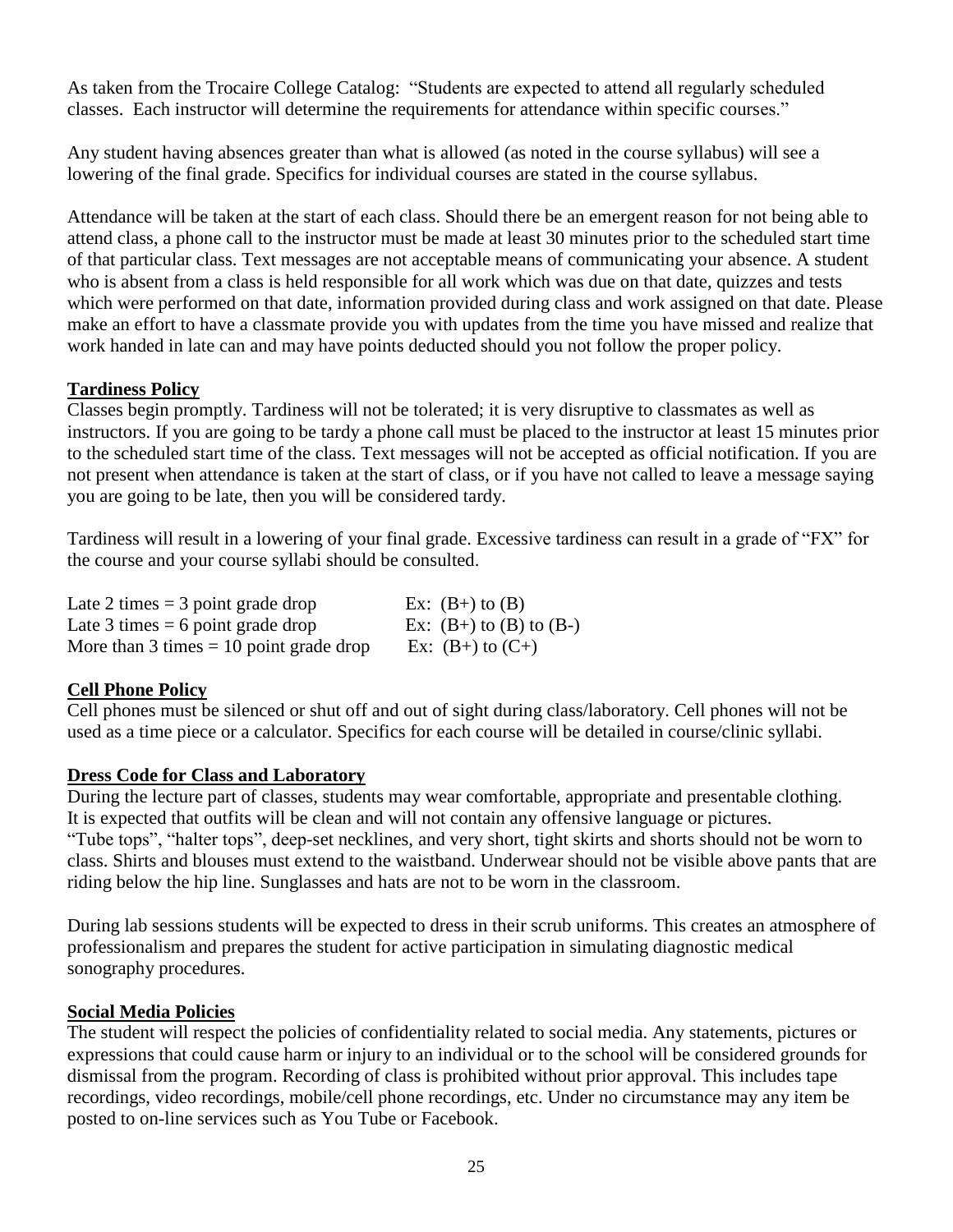#### **Fraternizing While in a College/Clinical Environment**

You are entering a field that requires you to conduct yourself professionally both at the College and your clinical site. Your role is a student and you must conduct yourself accordingly. It is strongly recommended that there be no fraternizing with the faculty, clinical instructors, technologists, or members of the Medical Imaging Programs. This includes and is not limited to: calling (outside of call out sick), texting, going out to eat/drink, "hanging out" after clinical hours, or communicating/friending them on social media networks. The faculty, clinical instructors, clinical facilities staff, and the Medical Imaging Program members are your professional leaders, not your personal friends and it is strongly discouraged to treat them in any other manner. Please remember your role as a student and treat the faculty, clinical instructors, technologists, and the members of the Medical Imaging Program with respect. These individuals are here to be your instructors and professionals in the field and in order to have fairness and equity for all students they must be treated professionally and not as your personal friend.

#### **Use of Personal Electronic Equipment**

Students are prohibited from using personal electronic devices (i.e. cell phones, smart watches, or wireless devices) in verbal or text mode for personal use during classroom, laboratory, or clinical. The only acceptable use of such devices is if a student intends to access an application/website to improve patient care but **only** after securing permission from his/her faculty member or clinical instructor. Students are permitted to access electronic devices only for documenting time and completing electronic paperwork. Blue tooth devices are prohibited in classroom, laboratory, or clinical areas at all times. Any use of electronic devices for personal reasons during classroom, laboratory or clinical areas is a breach of standards of professionalism and may result in the termination of the student's classroom, laboratory, or clinical learning experience. Personal cell phones and/or pagers **may not** be worn on the student's person during scheduled clinic hours. Phones may only be used for necessary personal business with permission of the faculty and clinical instructors only.

| DIAGNOSTIC MEDICAL SONOGRAPHY PROGRAM |  |  |
|---------------------------------------|--|--|
| <b>CLINICAL SITE AFFILIATIONS</b>     |  |  |
| <b>FACILITY NAME</b>                  |  |  |
| Audubon Women's Medical               |  |  |
| Artemis Inspired Medicine             |  |  |
| Baby's Bungalow                       |  |  |
| <b>Brooks Memorial Hospital</b>       |  |  |
| <b>Buffalo Ultrasound</b>             |  |  |
| <b>Buffalo General Hospital</b>       |  |  |
| <b>Buffalo Medical Group</b>          |  |  |
| DeGraff Memorial Hospital             |  |  |
| Eastern Niagara Health System         |  |  |

#### **X. CLINICAL SITE AFFILIATIONS**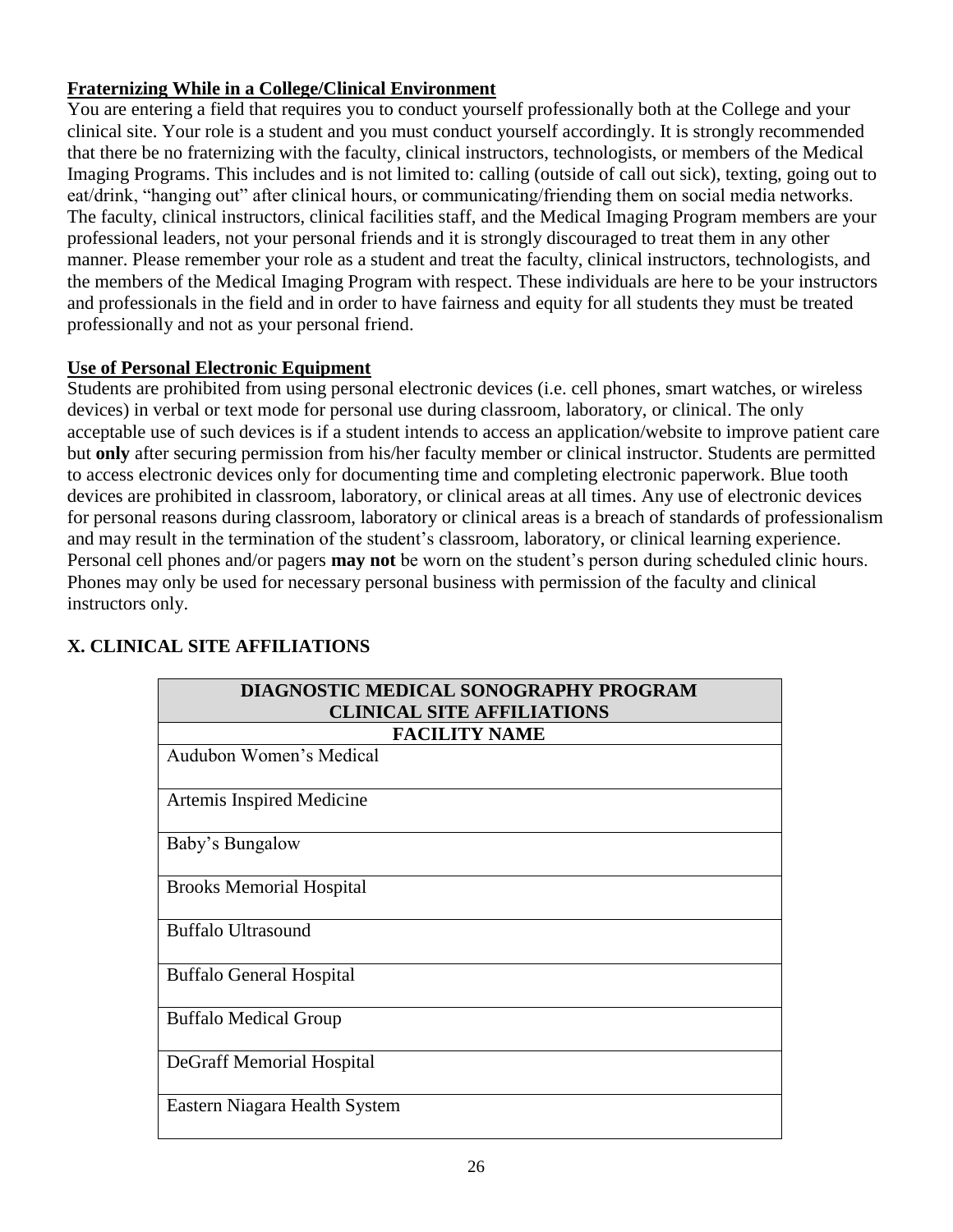| Eastern Niagara OB/GYN                  |
|-----------------------------------------|
| <b>ECMC</b>                             |
| <b>Great Lakes Medical Imaging</b>      |
| Kenmore Mercy Hospital                  |
| Medina Memorial                         |
| Mercy Hospital                          |
| <b>MACC</b>                             |
| <b>Med Park</b>                         |
| Millard Fillmore Suburban Hospital      |
| Mt. St. Mary's                          |
| Niagara Falls Memorial                  |
| Niagara Falls Memorial OB/GYN           |
| Niagara Street OB/GYN                   |
| <b>OB/GYN</b> of WNY                    |
| Oishei Children's Hospital              |
| Oishei Children's Perinatal Unit        |
| <b>Olean General Hospital</b>           |
| <b>Roswell Park</b>                     |
| Seton Imaging                           |
| <b>Sisters Hospital</b>                 |
| St. Joseph's Hospital                   |
| St. Joseph's Health Hospital - Syracuse |
| Southtowns Radiology - Hamburg          |
| Southtowns Radiology - West Seneca      |
| <b>Spectrum Imaging</b>                 |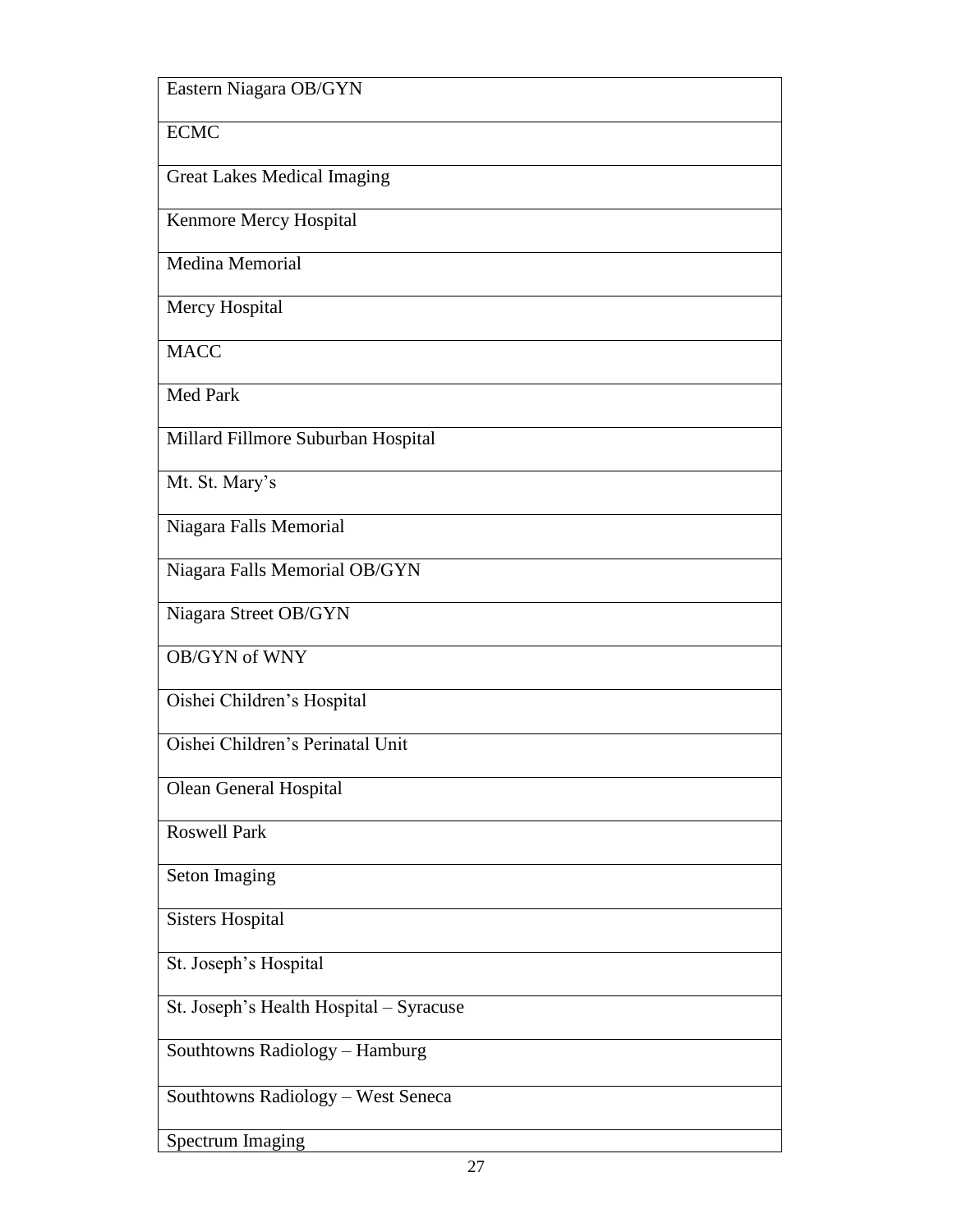| <b>SUNY Upstate Medical University Vascular Lab</b>   |
|-------------------------------------------------------|
| TLC Health Network (Lakeshore/Irving)                 |
| University at Buffalo Neurosurgery (UBNS)             |
| University at Buffalo Surgeons, Inc (UB Vascular Lab) |
| Veterans Hospital                                     |
| Kensington OB/GYN                                     |
| <b>Vascular Interventional Associates</b>             |
| <b>WCA Hospital</b>                                   |
| <b>Windsong Radiology</b>                             |
| <b>WNY MRI</b>                                        |
| WNY OB/GYN                                            |
| <b>Wyoming County Community Health</b>                |